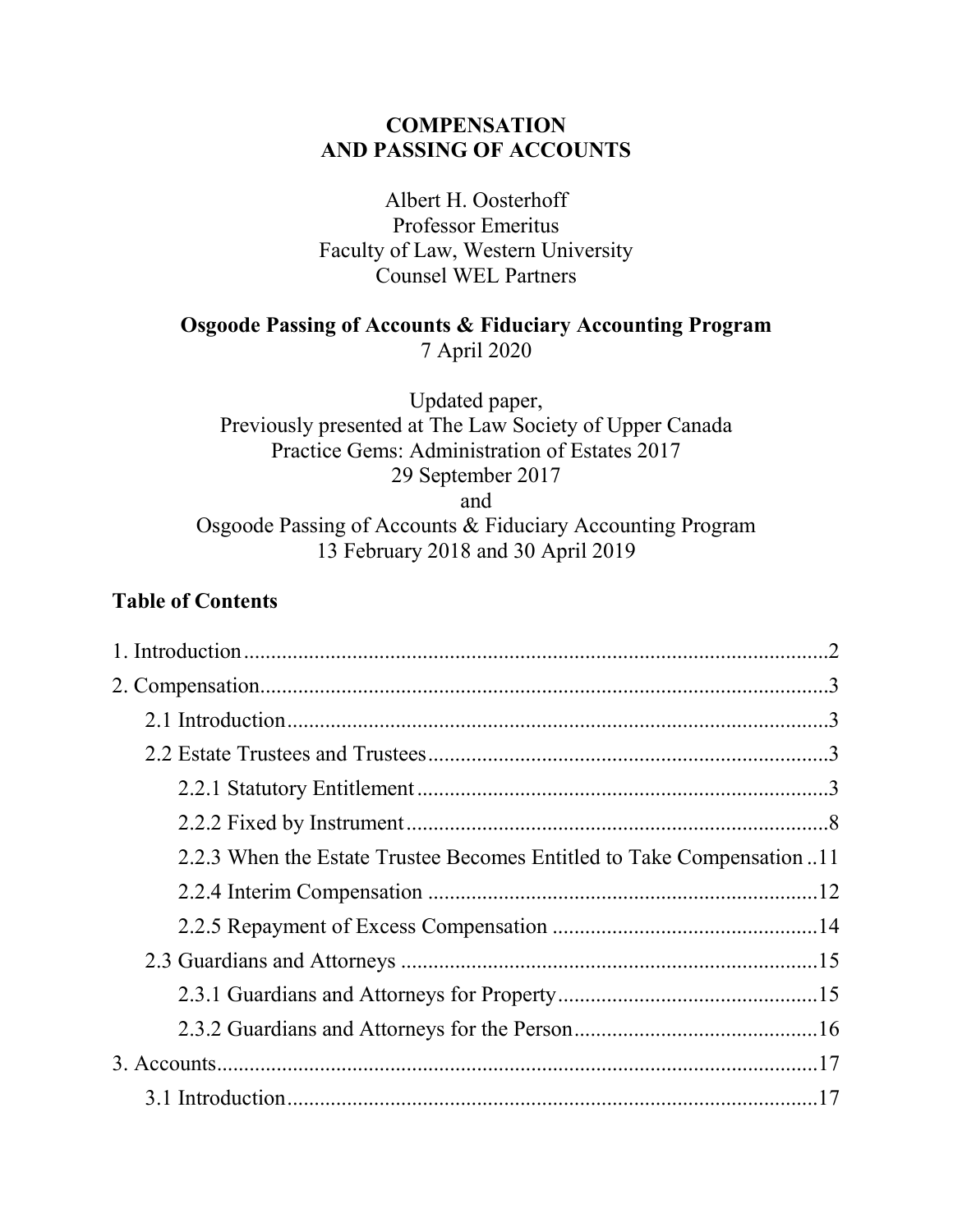# **1. Introduction**

The title of my paper is intimidating, even daunting. It is the remit I've been given. But it suggests that I must discuss a shedload<sup>[1](#page-1-0)</sup> of material. However, I have been allocated only a limited amount of time for my presentation, so I shall have also to limit the matters I cover in my paper.<sup>[2](#page-1-1)</sup> Accordingly, I shall restrict my paper to an

<span id="page-1-0"></span> $1$  No, this is not a typographical error. The expression is recognized as a well-established word by the online Oxford English Dictionary, though principally in British English. It means a large amount or number. I suspect that the vulgar North American equivalent came about because of a mishearing of the pronunciation of the English word.

<span id="page-1-1"></span><sup>&</sup>lt;sup>2</sup> Helpful sources on the topic include: Kimberley A. Whaley, "Fiduciary Accounts and Court" Passsings," in *WEL on Fiduciary Accounting: Guardianship, Attorney, Estate & Trust Accounts*, 2nd ed. (Toronto: in house publication, Fall 2016), p. 1 (reprinted in Anne E.P. Armstrong, *Estate Administration: A Solicitor's Reference Manual* (Toronto: Thomson Reuters/Carswell, 1988, loose leaf), p. SLL-32). See also chapter 2, "Uncontested Court Passings"; chapter 4, "Tips and Traps When Preparing Estate/Guardianship Accounts"; and chapter 5, "Court Passings: Persons under Disability". And see Jordan Atin, "Executors' Compensation" (1999), 19 E.T.P.J. 1; Brian A. Schnurr, *Estate Litigation*, 2nd ed. (Toronto: Thomson Reuters/Carswell, 1994, loose leaf), chapter 5.7; Jennifer J. Jenkins, H. Mark Scott, and Edward Olkovich, *Compensation and Duties of Estate Trustees, Guardians and Attorneys* (Aurora: Canada Law Book, 2006, loose leaf), Part I, "Compensation for Estate Trustees", chapters 1-4; *Macdonell, Sheard and Hull on Probate Practice*, 5th ed. by Ian M. Hull and Suzana Popovic-Montag (Toronto: Thomson Reuters/Carswell, 2016), chapters 22 and 23; *Widdifield on Executors and Trustees*, 6th ed. by Carmen S. Thériault (Toronto: Thomson Reuters/Carswell, 2002, loose leaf); *Waters' Law of Trusts in Canada*, 4th ed. by Donovan W.M. Waters, Mark Gillen, and Lionel Smith (Toronto: Thomson Reuters/Carswell, 2012), pp. 1221-31; *Oosterhoff on Trusts: Text, Commentary and Materials*, 8th ed. by A.H. Oosterhoff, Robert Chambers, and Mitchell McInnes (Toronto: Thomson Reuters/Carswell, 2014), §16.2.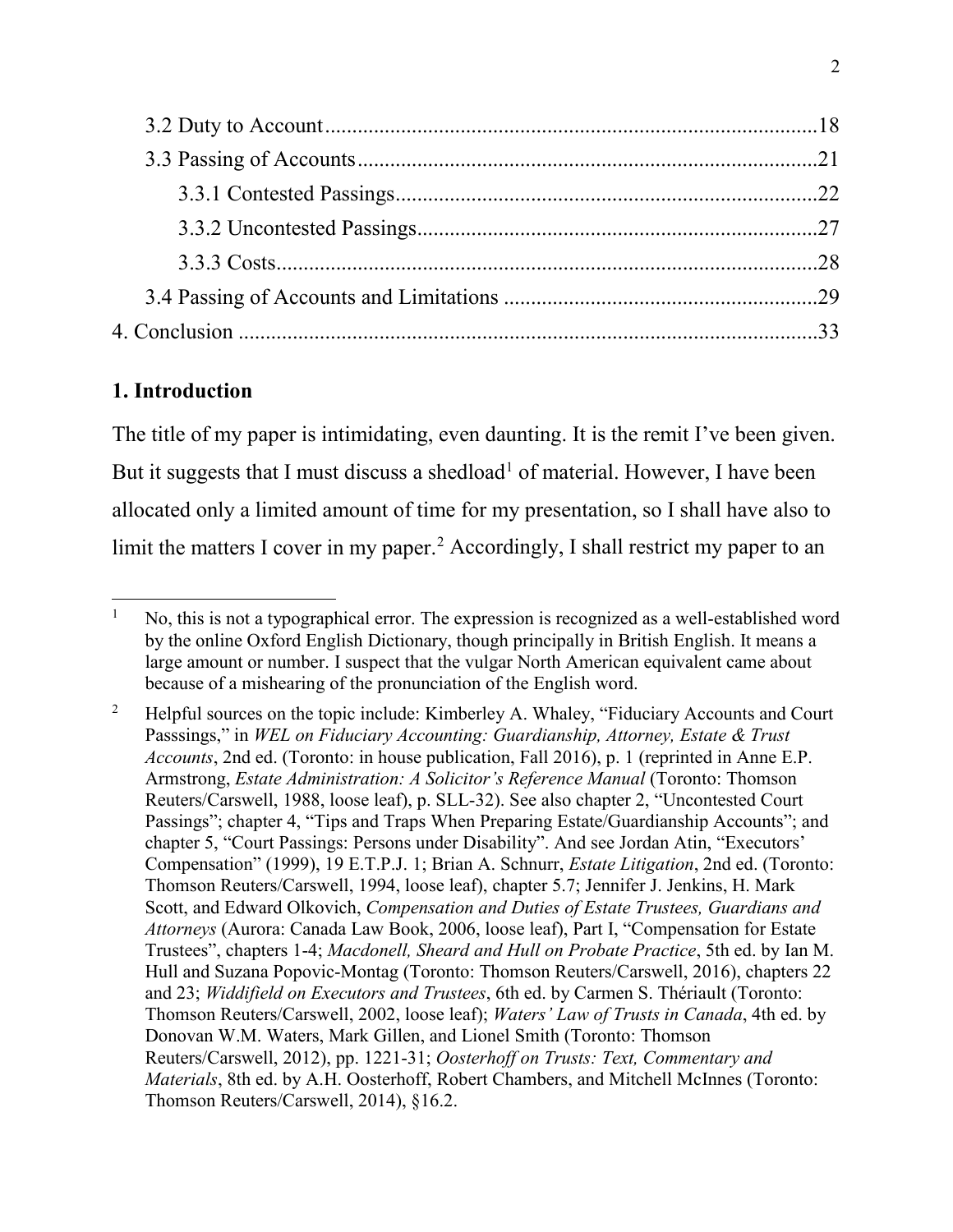outline of the right to compensation, how and when the amount is determined and allowed, whether fiduciaries can take interim compensation, and whether they will have to repay what they have taken in excess of the allowable amount. I shall then give an outline of the process of the passing of accounts. Consequently, I shall not discuss the intricate details of the procedure on a passing of accounts. However, they are dealt with in great detail in the sources already mentioned.

### **2. Compensation**

## **2.1 Introduction**

All trustees, estate trustees, attorneys, and other fiduciaries are entitled to be compensated for their services. This right may be included in an agreement or in a will. But the right to compensation is in any event conferred by statute. If it is not otherwise provided for, the compensation is usually determined when the fiduciary passes her accounts.

## **2.2 Estate Trustees and Trustees**

#### **2.2.1 Statutory Entitlement**

The *Trustee Act*,<sup>[3](#page-2-0)</sup> provides in s. 61(1) that a "trustee, guardian or personal representative is entitled to *such fair and reasonable allowance for the care, pains and trouble, and the time expended in and about the estate*, as may be allowed by a judge".[4](#page-2-1) This and other provisions of the Act apply also to estate trustees, by virtue

<span id="page-2-0"></span> <sup>3</sup> R.S.O. 1990, c. T.23.

<span id="page-2-1"></span><sup>4</sup> Emphasis added. The full section provides:

**<sup>61.</sup>** (1) A trustee, guardian or personal representative is entitled to such fair and reasonable allowance for the care, pains and trouble, and the time expended in and about the estate, as may be allowed by a judge of the Superior Court of Justice. (2) The amount of such compensation may be settled although the estate is not before the

court in an action.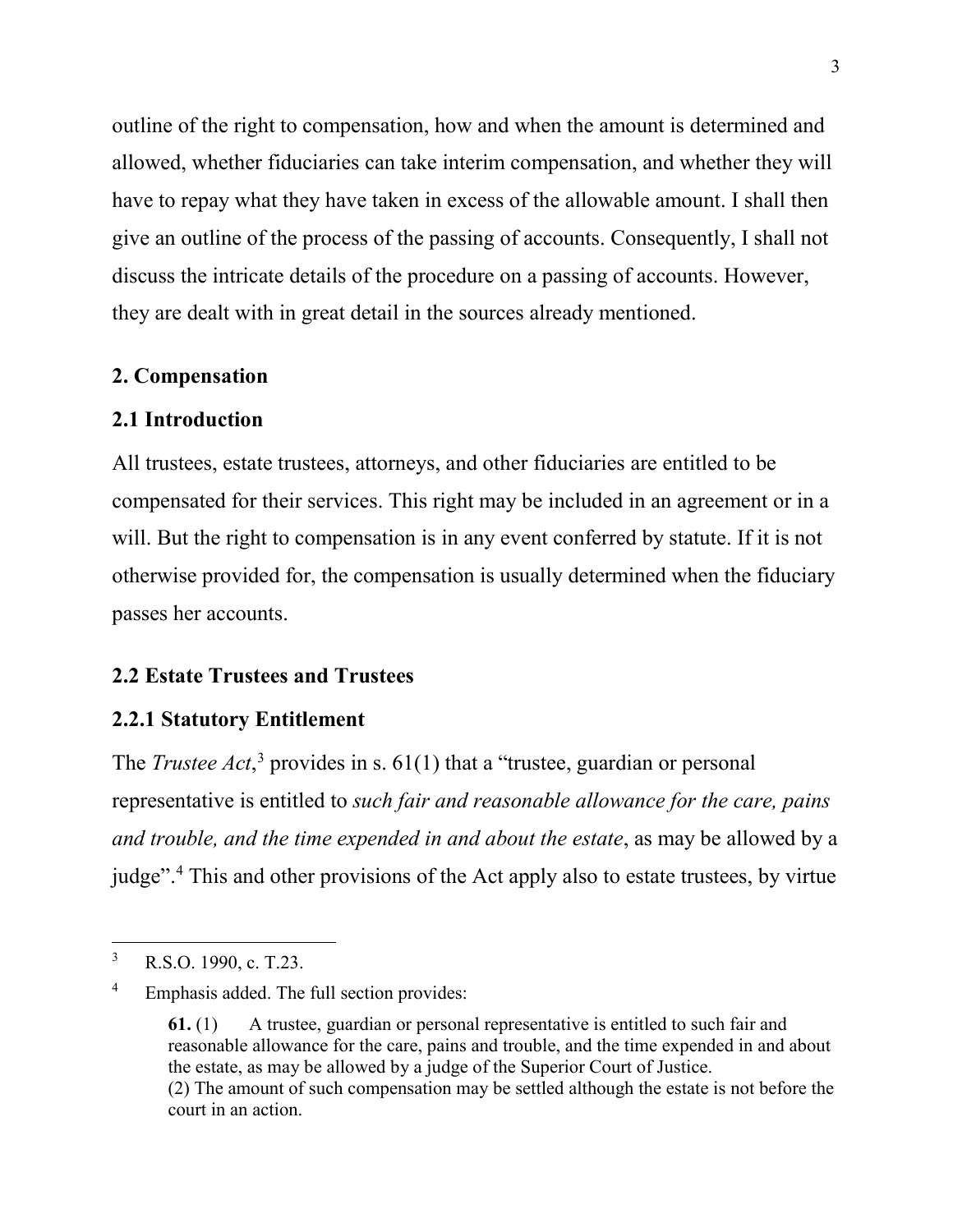of s. 1, which defines "trust" to include "the duties incident to the office of personal representative of a deceased person" and "trustee" as having a corresponding meaning.

Further, s. 23(2) provides that on the passing of the accounts of the trustee, the judge has power to fix the amount of compensation payable to the trustee.<sup>[5](#page-3-0)</sup> Thus, normally an estate trustee will be awarded compensation when its accounts are passed.

It is interesting that the Act does not give any guidance about how the compensation should be calculated. However, the case law has developed such guidelines. In an early Ontario case, *Toronto General Trust v. Central Ontario*  Railway Co.,<sup>[6](#page-3-1)</sup> the court identified five factors that should be considered in determining the quantum of the trustee's compensation:

<span id="page-3-2"></span>(1) the magnitude of the trust;

 $\overline{a}$ 

- (2) the care and responsibility springing therefrom;
- (3) the time occupied in performing its duties;

<span id="page-3-0"></span><sup>5</sup> Subsection 23(2) of the *Trustee Act* states:

Where the compensation payable to a trustee has not been fixed by the instrument creating the trust or otherwise, the judge upon the passing of the accounts of the trustee has power to fix the amount of compensation payable to the trustee and the trustee is thereupon entitled to retain out of any money held the amount so determined.

<span id="page-3-1"></span><sup>6</sup> (1905), 6 O.W.R. 350 (H.C.J.), at 354, 1905 CarswellOnt 449, *per* Teetzel J. The quotation has been split into separate lines for the sake of clarity.

<sup>(3)</sup> The judge, in passing the accounts of a trustee or of a personal representative or guardian, may from time to time allow a fair and reasonable allowance for care, pains and trouble, and time expended in or about the estate.

<sup>(4)</sup> Where a barrister or solicitor is a trustee, guardian or personal representative, and has rendered necessary professional services to the estate, regard may be had in making the allowance to such circumstance, and the allowance shall be increased by such amount as may be considered fair and reasonable in respect of such services.

<sup>(5)</sup> Nothing in this section applies where the allowance is fixed by the instrument creating the trust.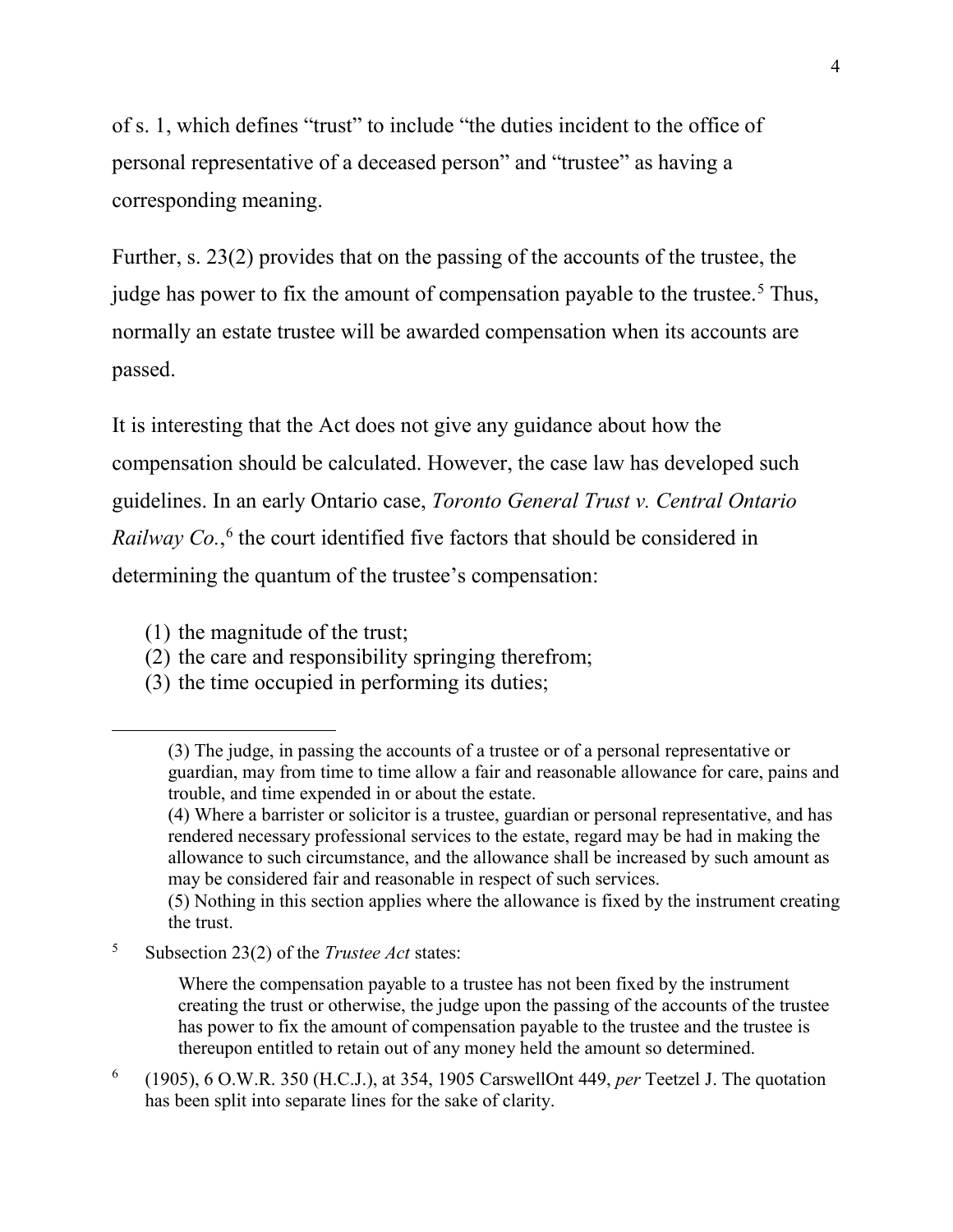- (4) the skill and ability displayed; and
- (5) the success which has attended its administration.

This approach requires the court to consider the five factors first and after that it determines what is fair and reasonable compensation under s. 61(1).

One year earlier, in *Re Farmer's Loan and Savings Co.*, [7](#page-4-0) the court had spoken of the "well settled" practice of awarding compensation by way of percentages. The current percentages were described as follows by Killeen J. in *Re Jeffery Estate*: [8](#page-4-1)

- <span id="page-4-6"></span>(1) 2.5% charged on capital receipts;
- (2) 2.5% charged on capital disbursements;
- (3) 2.5% charged on revenue receipts;
- (4) 2.5% charged on revenue disbursements; and
- <span id="page-4-5"></span>(5) if the estate will not be distributed immediately, an annual care and management fee of two-fifths of 1% of the average value of the gross assets under administration.

In 1998 the Court of Appeal released judgments in three cases that addressed the issue of the calculation of executors' compensation: *Laing Estate v. Laing Estate*, [9](#page-4-2) *Re Gordon Estate*, [10](#page-4-3) and *Re Flaska Estate*. [11](#page-4-4) These cases continue to be followed and form the basis for the modern approach to calculating compensation.

The three cases established that the court should first apply the usual percentages and then it should check the result against the five factors listed in *Toronto* 

<span id="page-4-0"></span> <sup>7</sup> (1904), 3 O.W.R. 837 at 839, 1904 CarswellOnt 462.

<span id="page-4-1"></span> $8$  (1990), 39 E.T.R. 173 (Ont. Surr. Ct.), at 178 (what follows is a summary of what Killeen J. wrote).

<span id="page-4-2"></span><sup>9</sup> 1998 CarswellOnt 4037, 167 D.L.R. (4th) 150, 25 E.T.R. (2d) 139 (C.A.: Krever, Doherty, and O'Connor JJ.A.).

<span id="page-4-3"></span><sup>&</sup>lt;sup>10</sup> 1998 CarswellOnt 2207, 24 E.T.R. (2d) 308 (C.A.: Boland, Dunnet, and Greer, JJ.A.).

<span id="page-4-4"></span><sup>&</sup>lt;sup>11</sup> 1998 CarswellOnt 4059 (C.A.: Krever, Doherty, and O'Connor JJ.A.).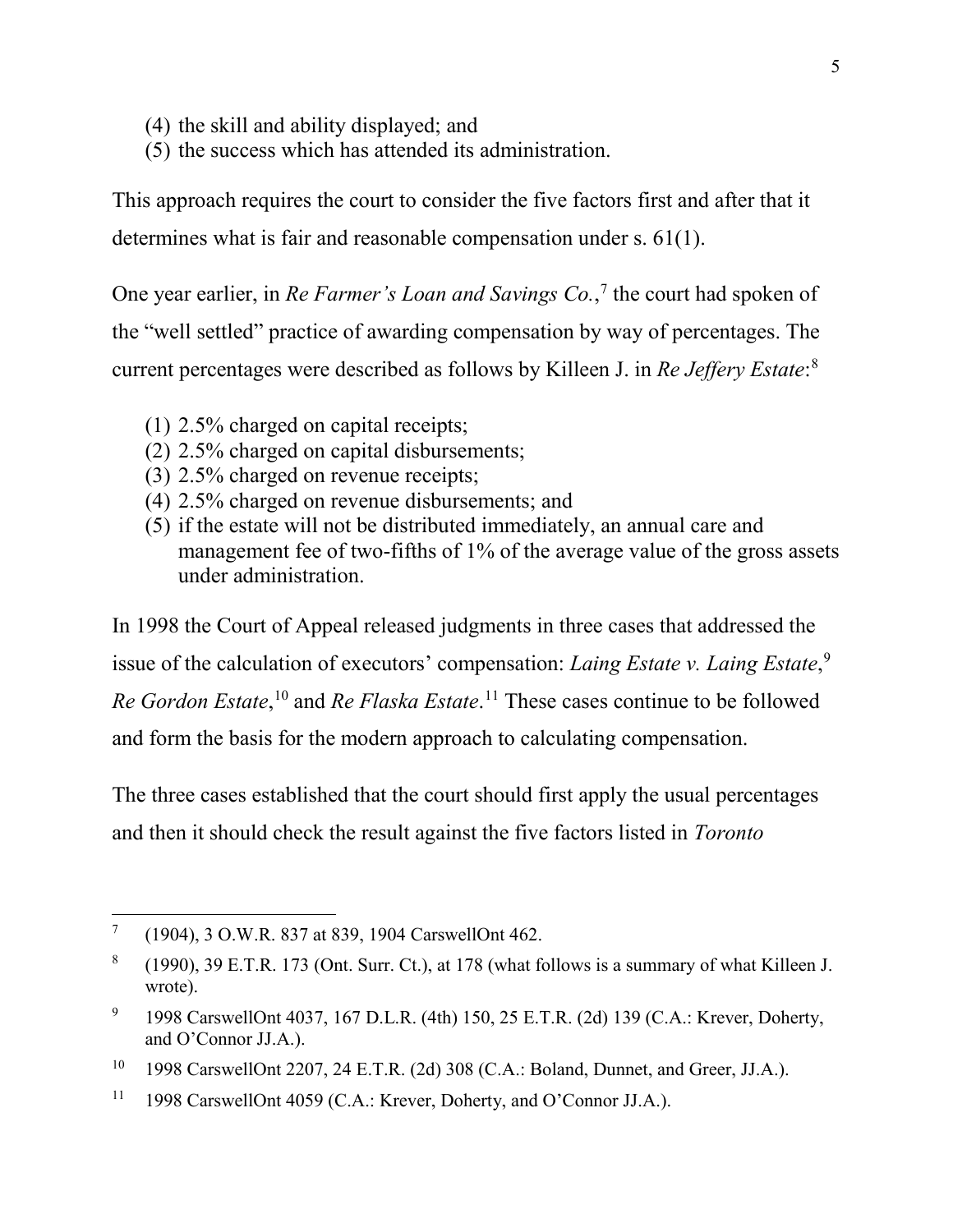*General Trusts*[12](#page-5-0) to ensure that the result is appropriate. This check may lead the court to reduce the compensation determined under the percentage approach if that approach would result in over-compensation, especially having regard to the size of the estate.

In the three cases the Court of Appeal also expressed the opinion that a special fee may sometimes be awarded in exceptional circumstances, for example, when there has been protracted litigation, or complex management issues in the running of a business. However, the court stated that such a special fee must remain unusual.

In *Laing* [13](#page-5-1) the Court of Appeal described the process of calculating the amount of compensation as follows:

8 The issue to be determined here is the manner in which the factors identified in *Toronto General Trusts Corp. v. Central Ontario Railway*, <sup>[14](#page-5-2)</sup> and the tariff guidelines are to be meshed so as to yield an amount which is "fair and reasonable" in all the circumstances. Having reviewed the six factums filed in these appeals, considered the oral submissions and examined the relevant authorities, it appears that all parties favour the approach set down by Killeen J. in *Re Jeffery Estate*: [15](#page-5-3)

To me, the case law and common sense dictate that the audit judge should first test the compensation claims using the "percentages" approach and then, as it were, cross-check or confirm the mathematical result against the "five-factors" approach set out in *Re Toronto General Trusts and Central Ontario Railway*. <sup>[16](#page-5-4)</sup> Usually, counsel will, in argument, set out a factual background against which the five factors can be brought to bear on the case at hand. Additionally, the judge will consider whether an extra allowance should be made for management, based on special

<span id="page-5-0"></span> <sup>12</sup> *Supra*, footnote [6.](#page-3-2)

<span id="page-5-1"></span><sup>13</sup> *Supra*, footnote [9.](#page-4-5)

<span id="page-5-2"></span><sup>14</sup> *Supra*, footnote [6.](#page-3-2)

<span id="page-5-3"></span><sup>15</sup> *Supra*, footnote [8,](#page-4-6) at p. 179.

<span id="page-5-4"></span><sup>16</sup> *Supra* footnote 6.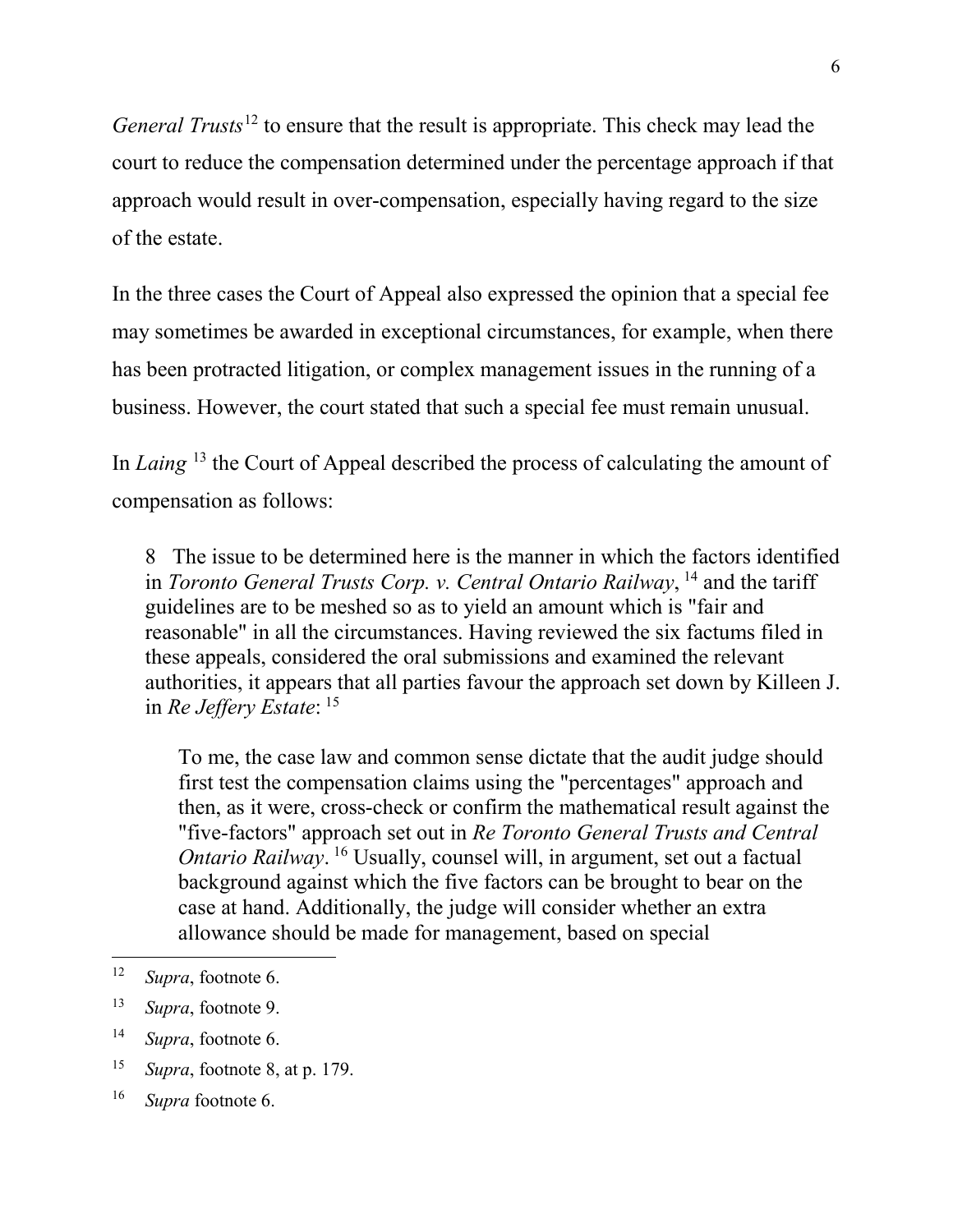circumstances. The result of this testing process should enable the judge to determine whether the claims are excessive or not and, in the result, will enable the judge to make adjustments as required. The process is not scientific but is not intended to be: in the estate context, it is a search for an award which reflects fairness to the executor; in a real sense, the search is for an appropriate quantum meruit award in a unique setting.

The Court of Appeal stated:<sup>[17](#page-6-0)</sup>

We agree with and adopt the approach taken in *Re Jeffery Estate*. [18](#page-6-1) In our view, it best achieves the appropriate balance between the need to provide predictability while, at the same time, tailoring compensation to the circumstances of each case.

As is apparent from s. 61(4) of the *Trustee Act*, [19](#page-6-2) when a solicitor is an estate trustee and has rendered professional services to the estate, the court may increase the compensation to reflect those services. However, when the solicitor/trustee submits an account for professional services, the account is likely to be reduced to the extent it includes time properly attributable to trustee work.<sup>[20](#page-6-3)</sup>

In practice the courts often reduce the amount that would have been paid under the percentage approach[.21](#page-6-4) They will do so, for example, if the estate trustees have done a poor job of administering the estate, [22](#page-6-5) because of the fiduciary's improper conduct and failure to discharge her fiduciary duties, or simply because the amount

<span id="page-6-3"></span><sup>20</sup> *Krentz Estate v. Krentz*, 2011 ONSC 1653, additional reasons 2011 ONSC 4375.

<span id="page-6-0"></span> <sup>17</sup> Footnote 9, *supra*, para. 9.

<span id="page-6-1"></span><sup>18</sup> Footnote 8, *supra*.

<span id="page-6-2"></span><sup>19</sup> Footnote 3, *supra*.

<span id="page-6-4"></span><sup>21</sup> See Macdonell, Sheard and Hull, *supra*, footnote 2, pp. 555-57.

<span id="page-6-5"></span><sup>22</sup> *Irwin v. Robinson*, 2007 CarswellOnt 6368 (S.C.J.); *Re Wood Estate*, [1977] 2 W.W.R. 538 (Sask. Surr. Ct), late filing of income tax returns; *Re Goldlust Estate* (1991), 44 E.T.R. 97 (Ont. Gen. Div.), failure to respond in a timely fashion to legitimate requests for information *Re Rumford Estate* (1996), 14 E.T.R. (2d) 300, delay in administering estate and loss of jewelry.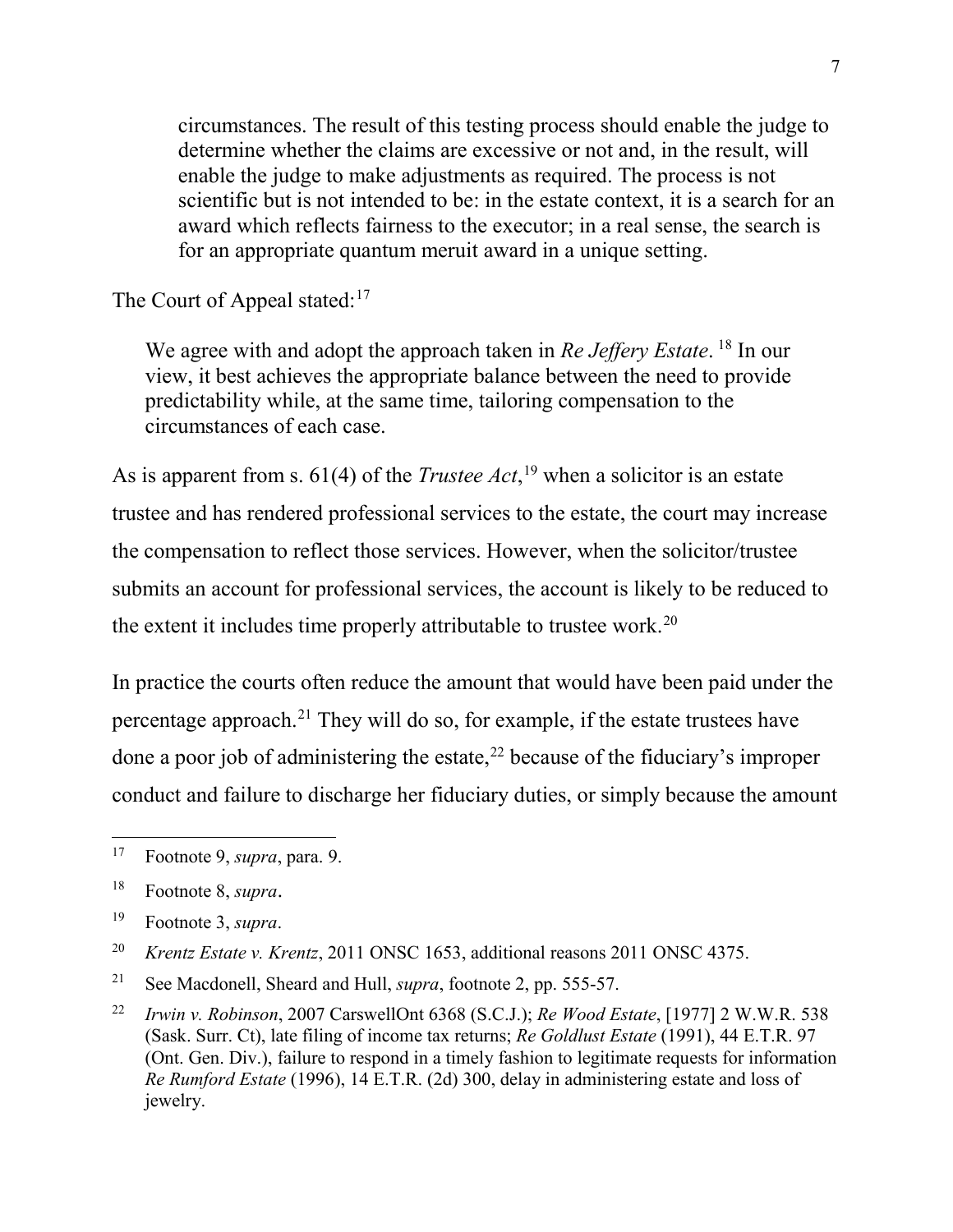claimed is too high in the circumstances.<sup>[23](#page-7-0)</sup> The courts can also disallow compensation entirely because of unconscionability or other troubling conduct on the part of the fiduciary,<sup>[24](#page-7-1)</sup> or because of his defalcation.<sup>[25](#page-7-2)</sup> Section 49(2) of the *Estates Act*<sup>[26](#page-7-3)</sup> provides that the court has jurisdiction to make a full inquiry in these matters. The courts will also often disallow a claim for a management fee.<sup>[27](#page-7-4)</sup>

If there is more than one estate trustee, they must normally share the compensation equally. However, if one estate trustee has done most of the work and the others do not agree that she should receive the bulk of the compensation, the parties can seek advice and directions from the court. The court has jurisdiction to apportion the compensation in accordance with the fiduciaries' respective services.[28](#page-7-5)

#### **2.2.2 Fixed by Instrument**

The testator may fix the compensation in the will. In that case, the jurisdiction of the court to determine the compensation is ousted, as is apparent from ss. 23(2) and 61(5) of the *Trustee Act*, quoted above.<sup>[29](#page-7-6)</sup> However, if the will does not fix the

<span id="page-7-0"></span> <sup>23</sup> *Strickland v. Thames Valley District School Board*, 2007 CarswellOnt 6248 (S.C.J.).

<span id="page-7-1"></span><sup>24</sup> *Volchuk Estate v. Kotsis*, 2007 CarswellOnt 4668 (S.C.J.); *Bolton v. Armstrong*, 2017 ONSC 1781; *Re Gibson*, [1930] 2 W.W.R. 400 (Man. C.A.), failure to keep proper accounts; *Re Lowe Estate* (1996), 14 E.T.R. (2d) 300 (B.C.S.C.), delay resulted in income loss, accounts were deficient and trustee failed to produce documentation. The court can also deny compensation to attorneys for failure to keep proper accounts, failure to produce supporting documents, and inability to explain disbursements: *Fareed v. Wood*, 2005 CarswellOnt 2572.

<span id="page-7-2"></span><sup>25</sup> *Aragona v. Aragona (Guardian of)*, 2012 ONSC 1495, affirmed 2012 ONCA 639.

<span id="page-7-3"></span><sup>&</sup>lt;sup>26</sup> R.S.O. 1990, c. E.21.

<span id="page-7-4"></span><sup>27</sup> See, *e.g.*, *Re Archibald Estate* (2007), 6 E.T.R. (3d) 219 (Ont. S.C.J.); *O'Sullivan v. O'Sullivan* (2007), 32 E.T.R. (3d) 135 (Ont. S.C.J.); *Re Aber Estate*, 2015 ONSC 5123 (Div. Ct.), paras. 38-39.

<span id="page-7-5"></span><sup>28</sup> Macdonell, Sheard and Hull, footnote 2, *supra*, p. 566.

<span id="page-7-6"></span><sup>29</sup> In footnotes 4 and 5, *supra*.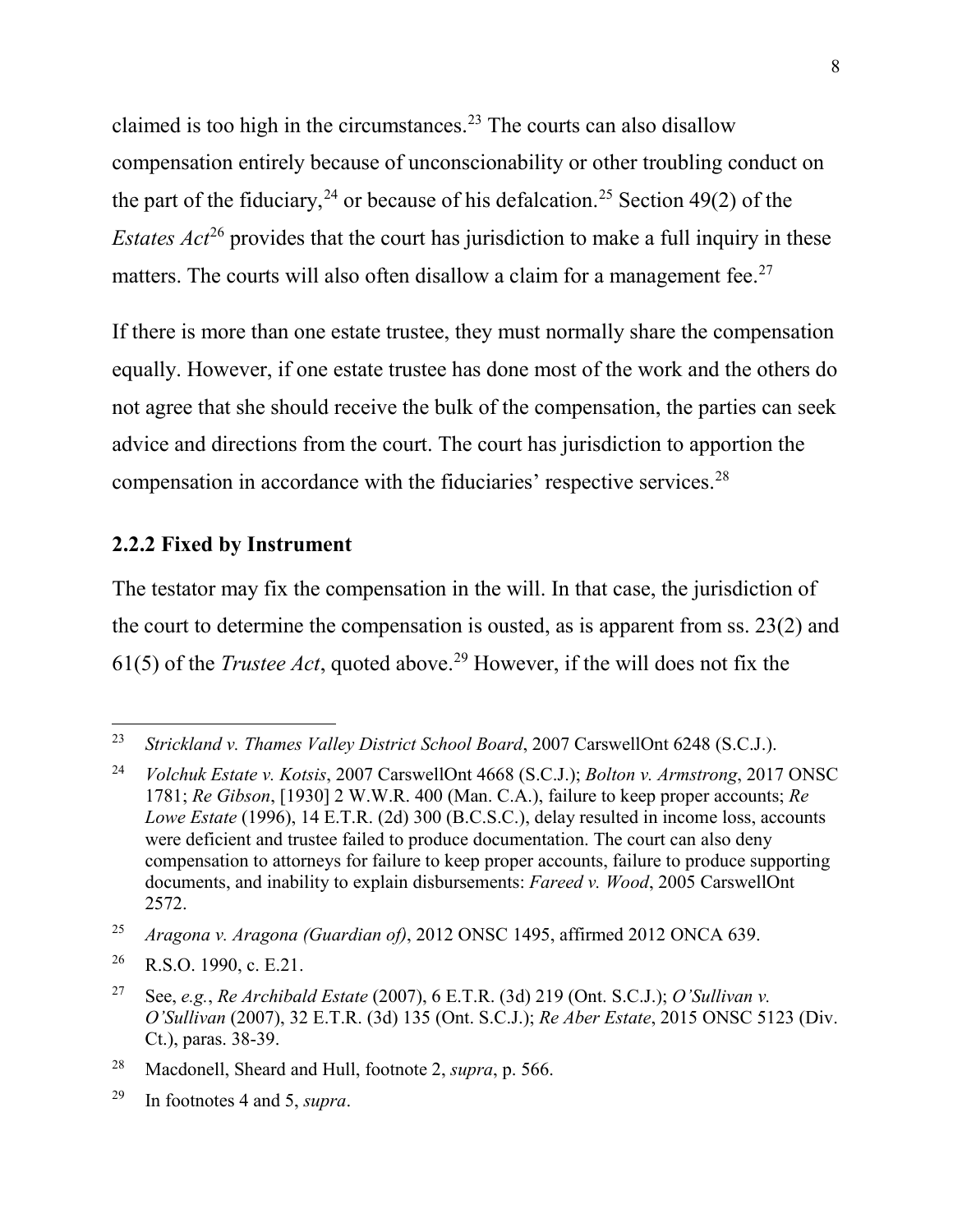compensation with any specificity, a party can attack the provision and the court can adjust the compensation upward or downward[.30](#page-8-0)

If the will gives a legacy to the estate trustee, it is presumed that the legacy is intended as a substitute for compensation.<sup>[31](#page-8-1)</sup> However, the presumption can readily be rebutted. [32](#page-8-2)

When the will appoints professional or corporate trustees, it is common for the testator and the estate trustees to fix the compensation by agreement outside the will.<sup>[33](#page-8-3)</sup> However, such an agreement binds only the original estate trustees, not their successors.<sup>[34](#page-8-4)</sup>

It is also common for compensation to be fixed by the court order that appoints an estate trustee during litigation. The court has power to direct that the ETDL "shall receive out of the property of the deceased such reasonable remuneration as the court considers proper."[35](#page-8-5) The courts have held that therefore an ETDL is normally

The court reduced the compensation claimed by the two nephews who were beneficiaries and the remaining estate trustees, holding that the *per diem* rate had to be reasonable.

<span id="page-8-0"></span> <sup>30</sup> *Re Andrachuk Estate* (2000), 32 E.T.R. (2d) 1 (Ont. S.C.J.). The will contained the following compensation provision:

I AUTHORIZE my Trustees to pay to themselves from time to time from the capital and/or income of my estate or the trusts thereof such amounts as my Trustees may, in their discretion, consider reasonable as payments on account of any compensation to which they shall subsequently become entitled by reason of a Court order on any passing of accounts or by agreements with my beneficiaries; provided that any Trustee, who is also a beneficiary, shall only be entitled to be reimbursed for expenses and to receive a reasonable *per diem* payment for time spent on the affairs of my estate.

<span id="page-8-1"></span><sup>31</sup> See Jenkins, Scott, and Olkovich, footnote 2, *supra*, Part I, ch. 8, "Legacies in Lieu of Compensation."

<span id="page-8-2"></span><sup>32</sup> See, *e.g.*, *Re Watterworth Estate*, 1995 CarswellOnt 2528 (Gen. Div.).

<span id="page-8-3"></span><sup>33</sup> See, *e.g.*, *Re Daniel Estate*, 2019 ONSC 2790, paras. 21-22

<span id="page-8-4"></span><sup>34</sup> *Re Robertson*, [1949] O.R. 427. (H.C.).

<span id="page-8-5"></span><sup>35</sup> *Estates Act*, footnote 26, *supra*, s. 28.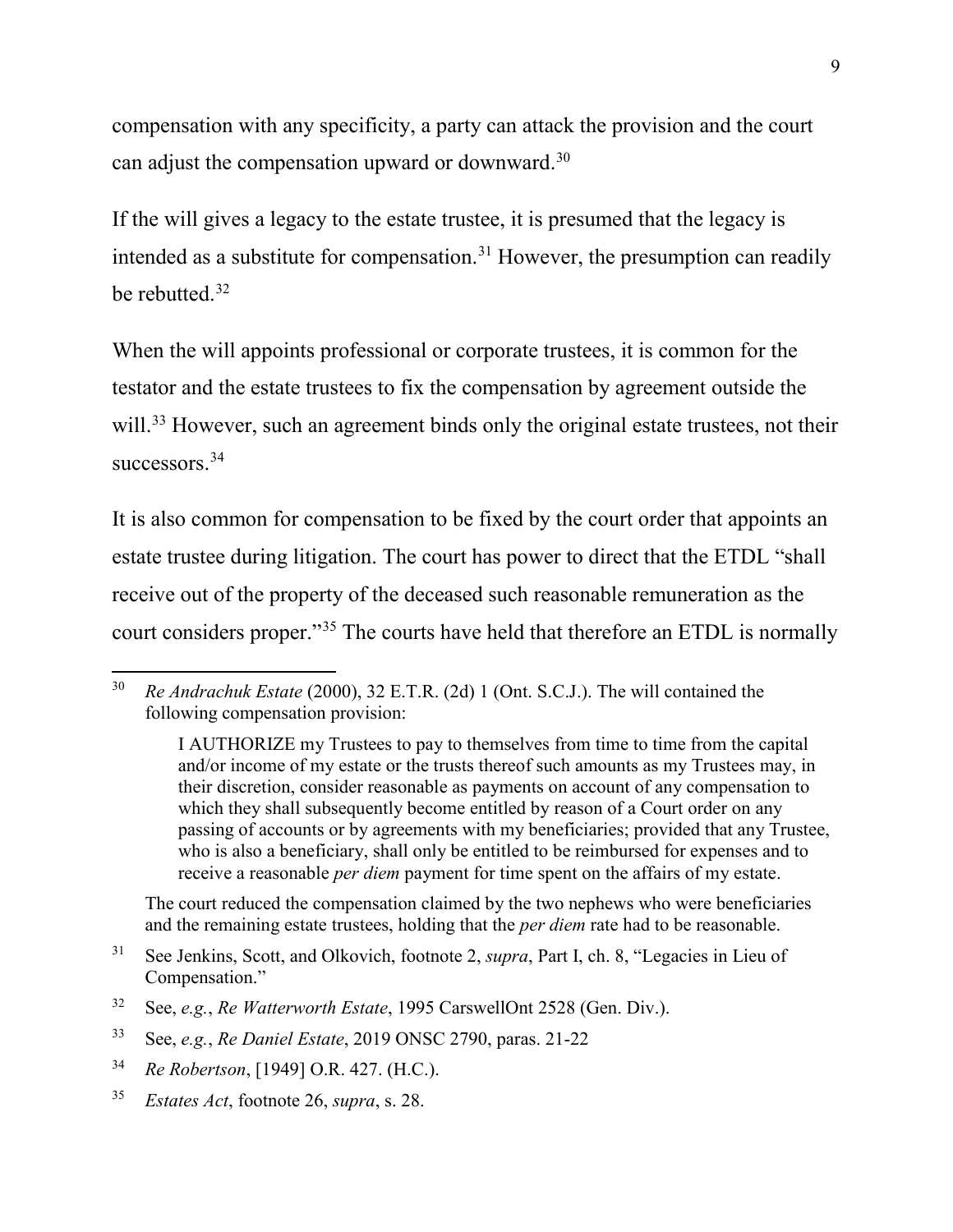entitled to compensation on the same basis as a trustee and an estate trustee.<sup>[36](#page-9-0)</sup> Even if the court applies the principles applicable to trustees, it will typically adjust the amount of the compensation, since the duties of an ETDL are often less extensive that those of a regular estate trustee. $37$ 

Other courts have held that the compensation must be determined in accordance with the language of the legislation that permits the appointment of an ETDL, since it differs from that governing the entitlement of trustees to compensation.<sup>[38](#page-9-2)</sup> However they may have to reconsider this opinion in light of the recent decision in *Meyers v. Rubin*. [39](#page-9-3) It holds that s. 28 of the *Estates Act*, [40](#page-9-4) is not the exclusive authority for the court to appoint an ETDL. That section applies only when the validity of a will or of probate is in issue. But, as the court noted, it has broad and inherent powers to supervise the management of an estate and to control its own processes. Accordingly, it can appoint an ETDL in other circumstances too. Since such an ETDL would not be subject to s. 28, the court is likely to apply trustee principles in determining her compensation.

<span id="page-9-0"></span> <sup>36</sup> *Re McLennan Estate*, 2002 CarswellOnt 4153, 48 E.T.R. (2d) 59 (S.C.J.). And see *Church v. Gerlach*, 2008 CarswellOnt 11225 (S.C.J.).

<span id="page-9-1"></span><sup>37</sup> See, *e.g.*, *Church v. Gerlach*, *supra*, footnote 36, at para. 14.

<span id="page-9-2"></span><sup>38</sup> See, *e.g.*, *Wright v. Canada Trust Co.* (1984), (*sub nom.* Re Wright) 10 D.L.R. (4th) 481 (B.C.S.C.), affirmed (1985) (*sub nom.* Re Wright) 21 E.T.R. 80 (B.C.C.A.). The *Wills, Estates and Succession Act*, S.B.C. 2009, c. 13, s. 103(2)(c) now provides that an administrator pending legal proceedings "is entitled to reasonable compensation under the *Trustee Act* [R.S.B.C. 1996, c. 464] or as otherwise determined by the court."

<span id="page-9-3"></span><sup>39</sup> 2017 ONSC 3498, additional reasons 2017 ONSC 4121. See also *Class v. Smith*, 2018 ONSC 623, para. 38.

<span id="page-9-4"></span><sup>40</sup> *Supra*, footnote 26.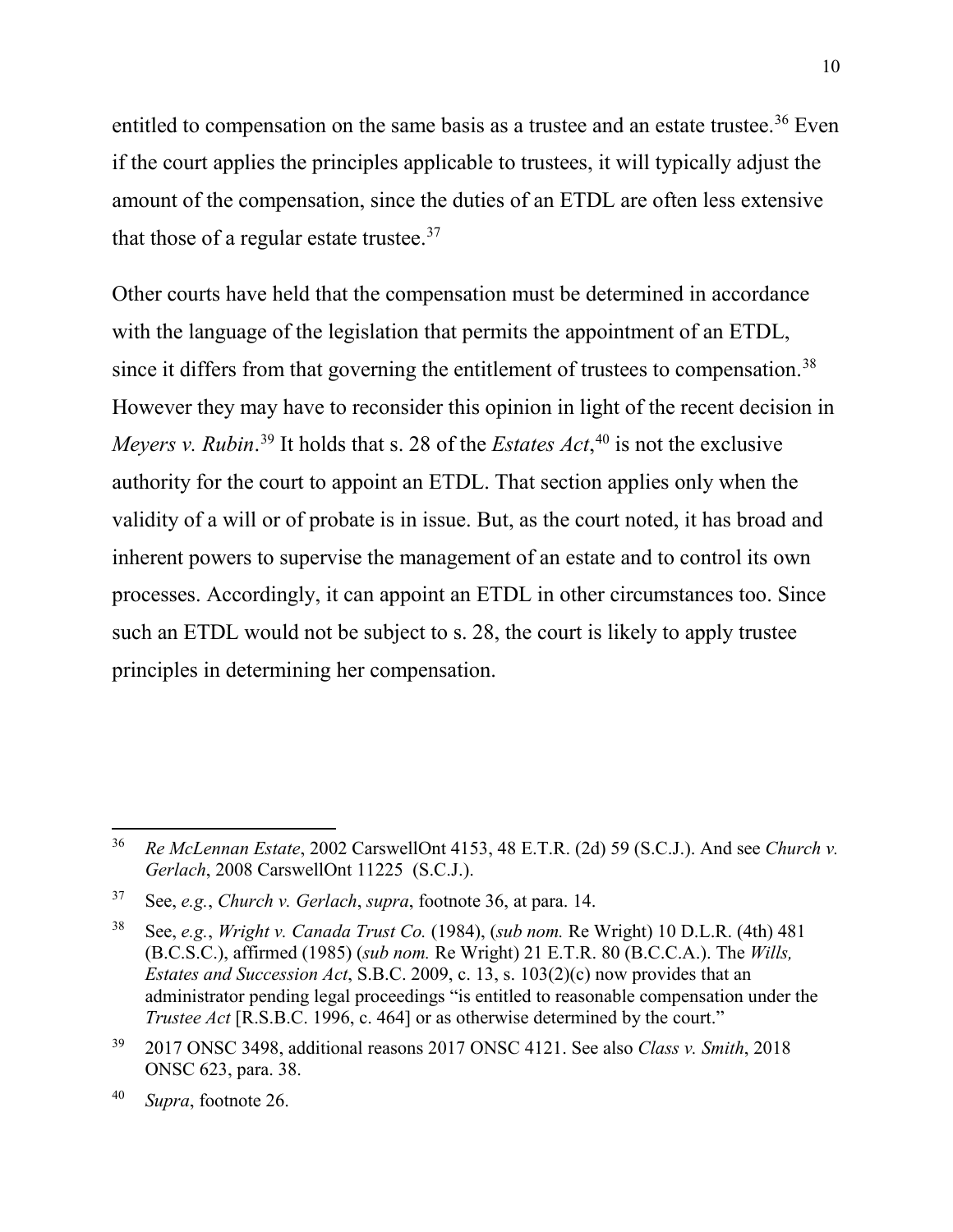# **2.2.3 When the Estate Trustee Becomes Entitled to Take Compensation**

A fiduciary is entitled to retain estate assets in payment of her compensation when the amount of the compensation has been determined. This is because the compensation is a first charge or lien on the estate property, just as expenses for which the estate trustee is entitled to be indemnified are a first lien on the estate property.[41](#page-10-0) Thus, the fiduciary is entitled to retain the property until the compensation is satisfied. Moreover, the lien lies against the entire estate property, both income and capital, so that all beneficiaries must bear the cost rateably.<sup>[42](#page-10-1)</sup> This is, of course, subject to the will or other arrangement, which may have imposed a different regime. Whether the fiduciary can recover compensation directly from the beneficiaries under the rule in *Hardoon v. Belilios*, [43](#page-10-2) appears never to have been decided.[44](#page-10-3)

<span id="page-10-5"></span>It is important to remember that the lien is lost if the fiduciary has distributed the assets. However, he can recover the property to satisfy the compensation, but only under a court order.[45](#page-10-4)

<span id="page-10-0"></span> <sup>41</sup> *Life Assn. of Scotland v. Walker*, 1876 CarswellOnt 182, 15 Gr. 405 (Ch.); *Re Ermatinger* (1896), 28 O.R. 106, affirmed with a variation *sub nom*, Re Tilsonburgh Lake Erie and Pacific Railway Company (1897), 24 O.A.R. 378 (C.A.)

<span id="page-10-1"></span><sup>42</sup> *Waters' Law of Trusts in Canada*, 4th ed. by Donovan W.M. Waters, Mark Gillen and Lionel Smith (Toronto: Thomson Reuters/Carswell, 2012, pp. 1224-25. See also Albert H. Oosterhoff, "Some Aspects of Indemnification of Trustees," Law Society of Upper Canada, 16th Annual Estates and Trusts Summit – Day One, 11 November 2013, §4.

<span id="page-10-2"></span> $^{43}$  [1901] A.C. 118 (P.C.). The rule permits trustees to recover expenses directly from the beneficiaries in limited circumstances. The rule is discussed in Oosterhoff, *ibid*, §2 and in A.H. Oosterhoff, "Indemnification of Trustees: The Rule in Hardoon v. Belilios" (1978), 4 E.T.Q. 180.

<span id="page-10-3"></span><sup>44</sup> See Waters, *supra*, footnote 42, p. 1225, note 90.

<span id="page-10-4"></span><sup>45</sup> See *Patterson v. MacKenzie*, [1924] 3 D.L.R. 234 (Sask. Q.B.).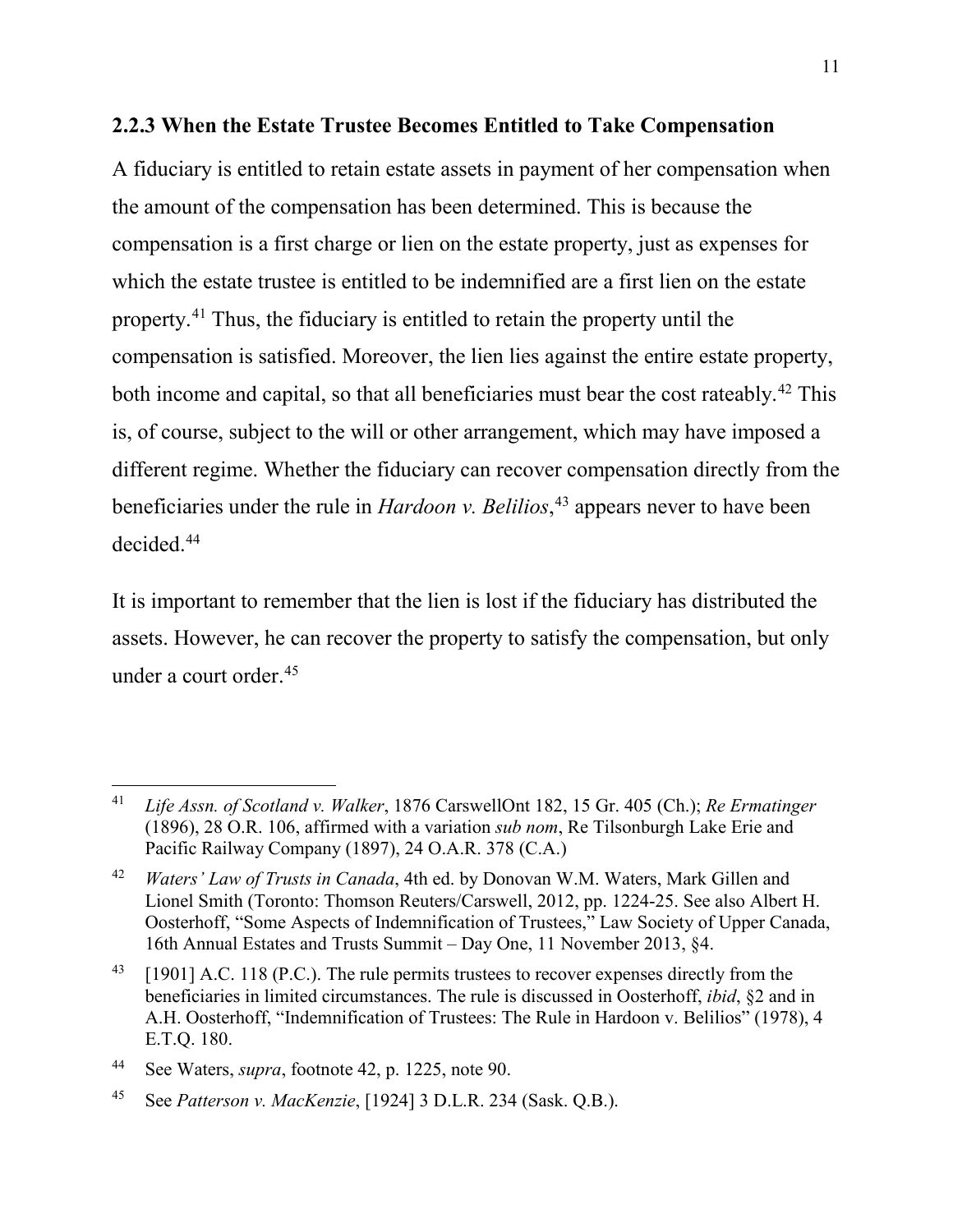The compensation may be determined by the will or other instrument and it may also allow the fiduciary to take interim compensation. If interim compensation is permitted, the fiduciary may, of course, retain estate assets from time to time in payment of the compensation, subject to having to repay excessive takings. The fiduciary may also retain assets to satisfy the amount of the compensation by obtaining releases from all the beneficiaries, but if some refuse to grant a release, or some are not *sui juris*, a formal passing of accounts may be required[.46](#page-11-0)

If interim compensation is not permitted and releases cannot be obtained, the fiduciary must normally wait until the court has fixed the compensation on a passing of accounts. Section 23(2) of the *Trustee Act*[47](#page-11-1) provides that once the compensation has been fixed by the court, the fiduciary is entitled to retain the amount so determined.

# **2.2.4 Interim Compensation**

The heading of this section may seem strange. Most people speak of "pre-taking" compensation instead. In my opinion that is a silly expression, because it is a *non sequitur*. It suggests that you are taking something before actually taking it, which is impossible. [48](#page-11-2) My opinion is supported by s. 65 of the *Uniform Trustee Act,*[49](#page-11-3)

<span id="page-11-0"></span> <sup>46</sup> See Macdonell, Sheard and Hull, *supra*, footnote 2, pp. 545-48.

<span id="page-11-1"></span><sup>47</sup> *Supra*, footnote 3, *supra*.

<span id="page-11-2"></span><sup>&</sup>lt;sup>48</sup> Perhaps the term is a derivative of the expression "pre-planning" that is common in the funeral industry. That term is total nonsense, of course. Planning is something you do before an event. The prefix "pre," which means "before," is therefore totally redundant. "Planning" by itself is sufficient.

<span id="page-11-3"></span><sup>&</sup>lt;sup>49</sup> This Act was promulgated by the Uniform Law Conference of Canada in 2012. It can be found online at [http://www.ulcc.ca/images/stories/2012\\_pdfs\\_eng/2012ulcc0028.pdf.](http://www.ulcc.ca/images/stories/2012_pdfs_eng/2012ulcc0028.pdf) The term "interim compensation is not actually used in s. 65, but is used in the section's heading. For a discussion of the Act, see Albert H. Oosterhoff, "Trust Law Reform: The Uniform Trustee Act" (2014), 34 E.T.P.J. 329.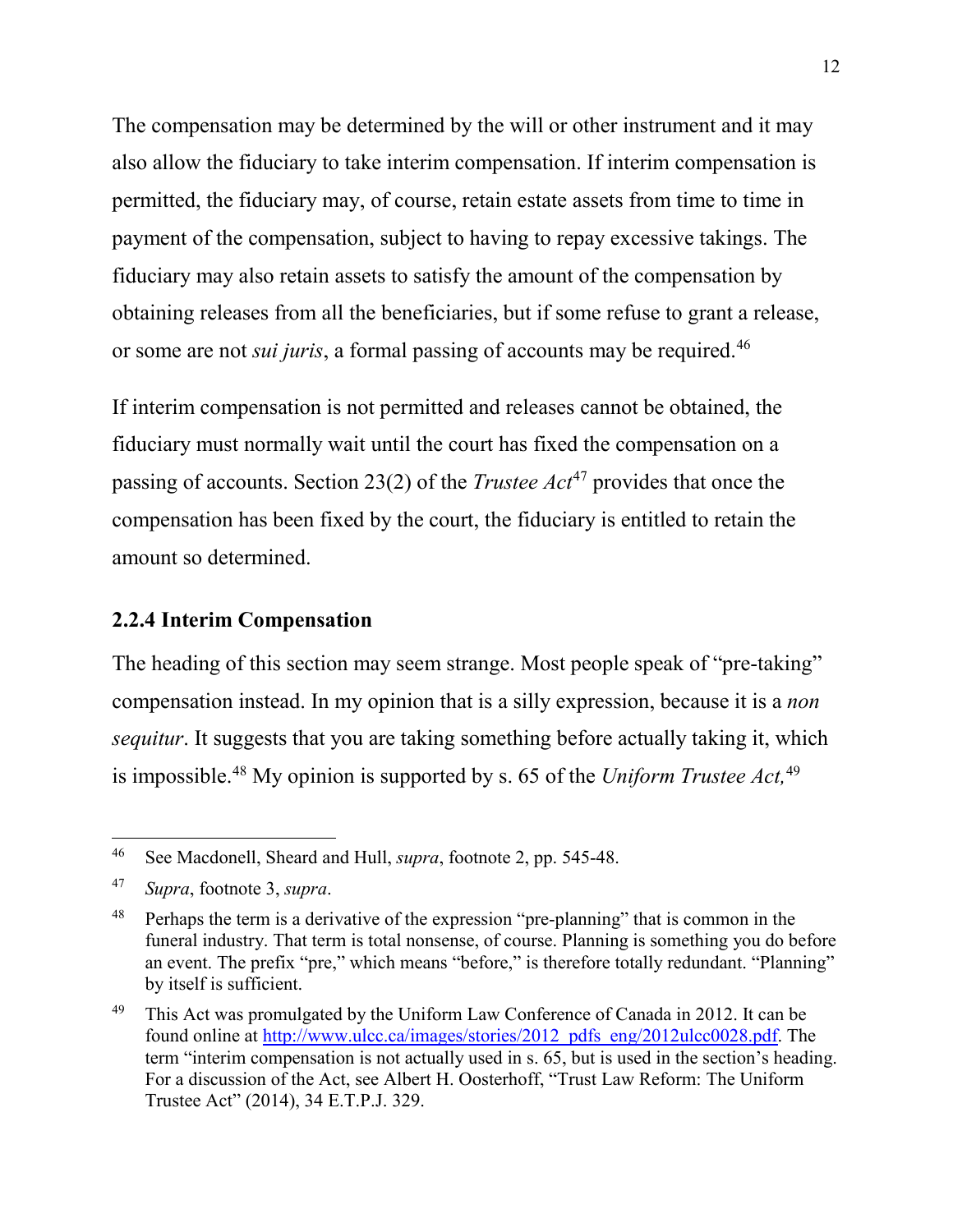which allows a trustee, subject to certain conditions, to take *interim compensation* without court approval.<sup>[50](#page-12-0)</sup>

Apart from statutory permission such as that found in the *Uniform Trustee Act*, it is generally accepted that estate trustees and trustees may not take interim compensation, unless the instrument appointing them contains a charging clause that permits it,  $51$  all the beneficiaries consent, or the court approves it on a passing of accounts. In *Re William George King Trust<sup>[52](#page-12-2)</sup>* Misener J. suggested that taking interim compensation without court approval is not inappropriate for work already done in a continuing trust, so long as the amount taken is reasonable. Taking interim compensation saves the beneficiaries the expense of a passing of accounts. Similarly, in *Pachaluck Estate v. DiFebo*<sup>[53](#page-12-3)</sup> the court allowed an interim taking because the work and services had been earned at the time of the taking and the amount taken was fair. Also, in *Gefen v. Gaertner[54](#page-12-4)* an estate trustee during litigation brought a motion for an order allowing him to take interim compensation before the passing of accounts. Since the amount was just and equitable, the court granted the motion, subject to adjustment on final passing of accounts. However, most cases excoriate the practice and hold that unauthorized taking of interim

<span id="page-12-0"></span> $50$  In fact, the Ontario Law Reform Commission recommended that trustees be allowed to take interim compensation more than 30 years ago. See *Report on the Law of Trusts* (Toronto: Ministry of the Attorney General, 1984), pp. 255-61.

<span id="page-12-1"></span><sup>51</sup> See, *e.g.*, *Re Andrachuk Estate*, *supra*, footnote 30.

<span id="page-12-2"></span><sup>52</sup> (1994), 113 D.L.R. (4th) 701, 2 E.T.R. (2d) 123, 1994 CarswellOnt 645 (Gen Div.).

<span id="page-12-3"></span><sup>53</sup> 2009 CarswellOnt 2278 (S.C.J.), para. 23, additional reasons 2009 CarswellOnt 3980 (S.C.J.). The court followed *Re William George King Trust*, *ibid*.

<span id="page-12-4"></span><sup>54</sup> 2018 ONSC 5698, 44 E.T.R. (4th) 157, appeal to CA quashed 2019 ONCA 233 as appeal lay to Divisional Court, further reasons 2019 ONCA 327.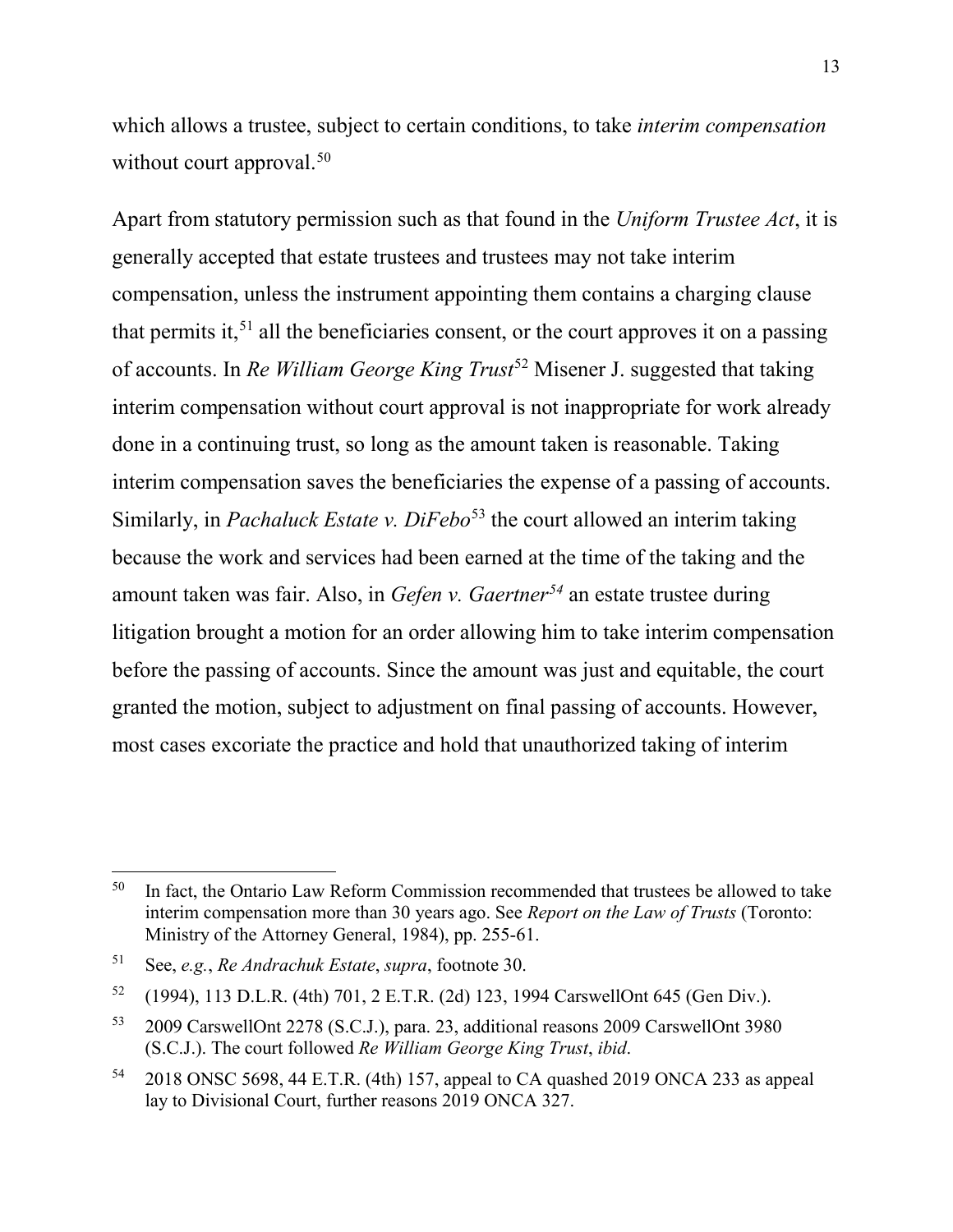compensation is impermissible and may render the trustee liable for breach of trust. [55](#page-13-0)

For this reason, professional trustees usually insist on a clause in a will or trust that permits interim taking of compensation. It may be desirable to insert such a clause into most wills, subject to appropriate safeguards.<sup>[56](#page-13-1)</sup>

# **2.2.5 Repayment of Excess Compensation**

An estate trustee may be ordered to repay excess compensation taken. This usually happens on a passing of accounts and typically concerns an unauthorized interim taking by the estate trustee. However, it may also happen when the will authorizes interim taking, but the amount taken is excessive. $57$ 

If the estate trustee has taken interim compensation without authorization, the court may require repayment of the amount on a passing of accounts.<sup>58</sup> However, courts are often lenient in the matter. For example, in *Re Wright Estate*[59](#page-13-4) the court charged the executors interest only on the amount by which the interim compensation exceeded the amount of the compensation allowed by the court.

<span id="page-13-3"></span><sup>58</sup> *Zimmerman v. McMichael Estate*, 2010 ONSC 2947 (S.C.J.).

<span id="page-13-0"></span> <sup>55</sup> See, *e.g.*, *Re Knoch* (1982), 12 E.T.R. 162 (Ont. Surr. Ct.); *Re Gordon Estate* (1998), 114 O.A.C. 312 (Div. Ct.); *Re Freeman Estate*, 2007 CarswellOnt 5654, 34 E.T.R. (3d) 157 (Div. Ct.).

<span id="page-13-1"></span><sup>56</sup> For a discussion of such safeguards, see those imposed by s. 65 of the *Uniform Trustee Act*, *supra*, footnote 49. These can be modified or expanded as circumstances require.

<span id="page-13-2"></span><sup>57</sup> See, *e.g.*, *Re Anthony Estate*, 2006 CarswellOnt 8184 (S.C.J.), in which the will directed that any excess compensation should be repaid to the estate. For another example see the clause in the will in *Re Andrachuk Estate*, *supra*, footnote 30.

<span id="page-13-4"></span><sup>59</sup> (1990), 43 E.T.R. 69 (Ont. Gen. Div.), additional reasons (1990), 43 E.T.R. 82 (Ont. Gen. Div.), para. 19.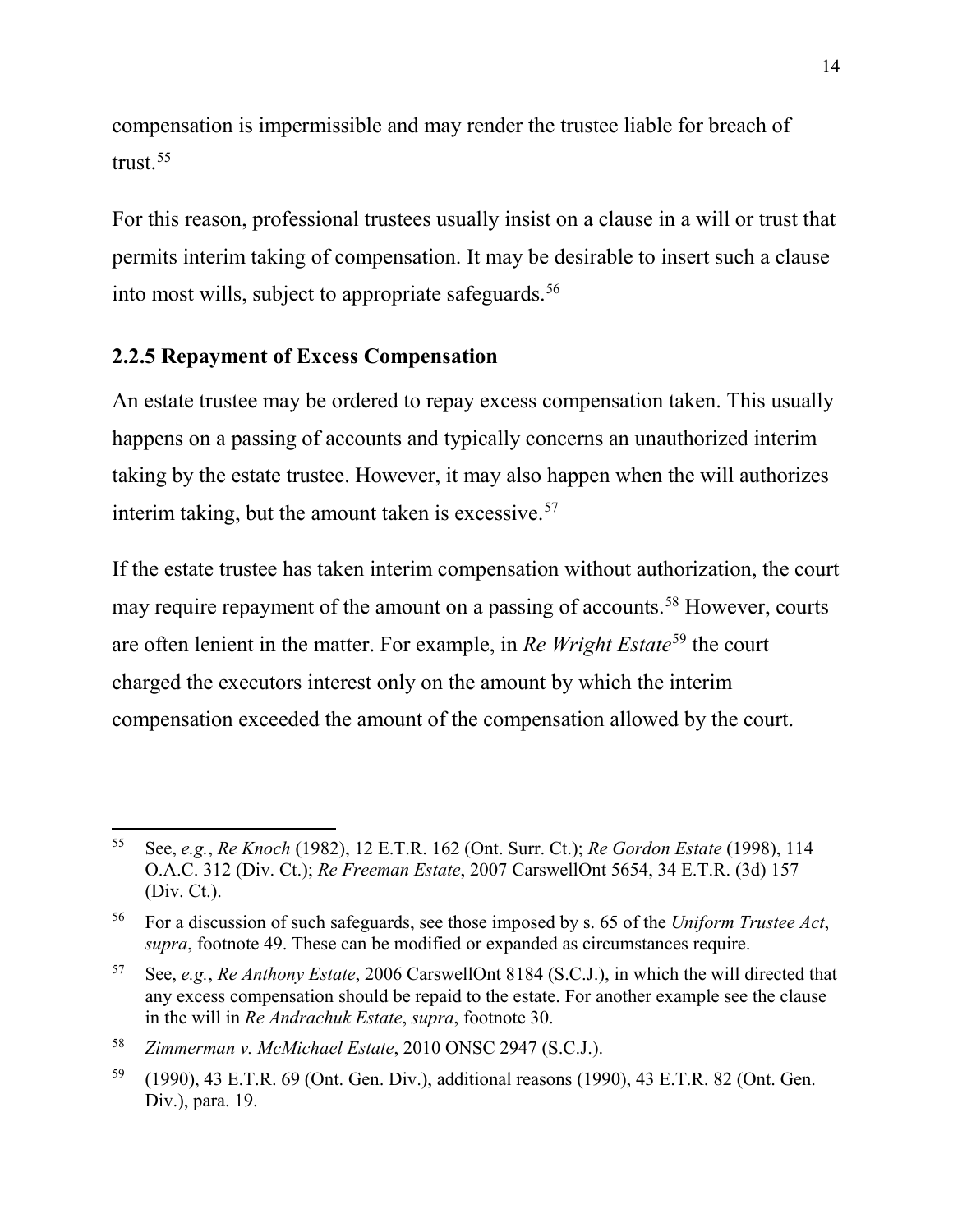#### **2.3 Guardians and Attorneys**

#### **2.3.1 Guardians and Attorneys for Property**

The rules are quite different for guardians and attorneys. Section 40(1) of the *Substitute Decisions Act, 1992*<sup>[60](#page-14-0)</sup> provides that a guardian of property or an attorney under a continuing power of attorney "may take annual compensation from the property in accordance with the prescribed fee scale" and they may take it monthly, quarterly, or annually.<sup>[61](#page-14-1)</sup> The scale provides for a rate of three per cent on capital and income receipts, three per cent on capital and income disbursements, and three-fifths of one percent on the annual average value of the assets as a care and management fee.[62](#page-14-2)

Section 40(3) of the Act provides that the guardian or attorney may take a greater amount of compensation if the Public Guardian and Trustee and the guardian or attorney of the person consent in writing or, if the PGT is the guardian or attorney, if the court approves. I am not aware of any reported cases in which the PGT has consented to, or has sought approval for, a greater amount of compensation. Section 40(4) provides that subsections  $(1)$  to  $(3)$  are subject to provisions respecting compensation contained in a continuing power of attorney.

It is noteworthy that the Act imposes a higher standard of care on guardians, including the Public Guardian and Trustee, who receive compensation for managing property. Subsections 32(8) and (9) mandate such persons to "exercise the degree of care, diligence and skill that a person in the business of managing the property of others is required to exercise." In contrast, subs. 32(7) provides that a

<span id="page-14-0"></span> <sup>60</sup> S.O. 1992, c. 30.

<span id="page-14-1"></span><sup>61</sup> *Ibid*., subs. (2).

<span id="page-14-2"></span><sup>62</sup> O. Reg. 26/95, as amended, s. 1.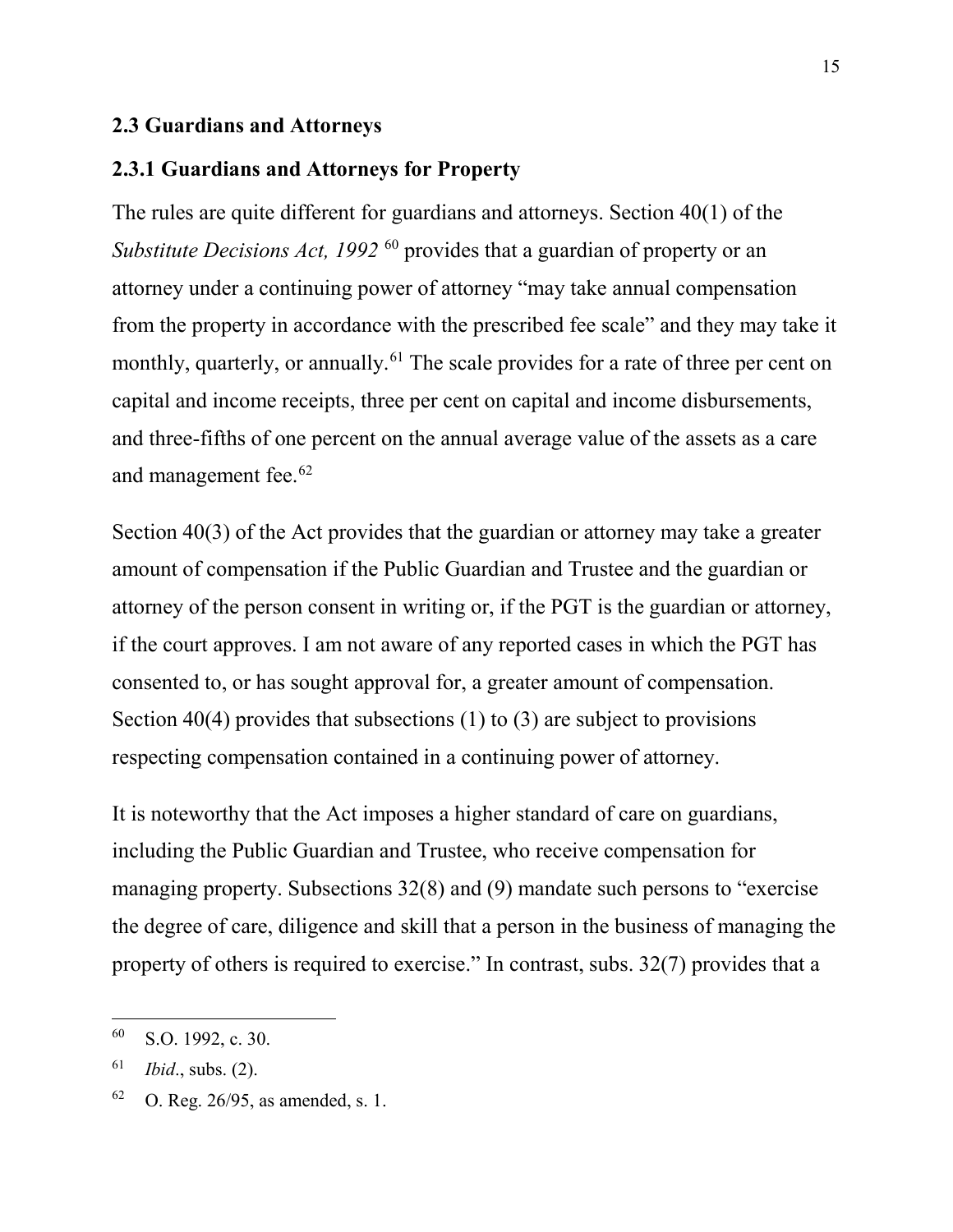guardian who does not receive compensation is required to exercise only "the care, diligence and skill that a person of ordinary prudence would exercise in the conduct of his or her own affairs." These provisions apply also to attorneys under a continuing power of attorney, by virtue of. s. 38(1).

The higher standard for "professional" guardians and attorneys is noteworthy, because, although Canadian courts have considered the issue, they have not thus far recognized such a higher standard for trustees.[63](#page-15-0) However, the *Uniform Trustee Act*[64](#page-15-1) does impose the higher standard and it is likely that the higher standard will in due course be adopted in the Canadian provinces. A higher standard for trustees has been adopted in many jurisdictions.<sup>[65](#page-15-2)</sup>

#### **2.3.2 Guardians and Attorneys for the Person**

The *Substitute Decisions Act* does not make provision for compensation to a guardian or attorney for the person, but neither does the Act prohibit it. In *Re Brown*[66](#page-15-3) the court held that it has jurisdiction to award compensation to persons in a variety of circumstances, including substitute decision makers who are guardians or attorneys of the person. The basis of the award is not the percentage method. Rather the basis is reasonableness, both in respect of the services rendered and in the amount claimed. To succeed in a claim, the applicant must adduce the necessary evidence that will allow the court to determine the reasonableness of the claim and its amount. In *Brown*, which involved a trust company as guardian of the property and of the person, the court dismissed the guardian's claim for

<span id="page-15-0"></span> <sup>63</sup> See *Fales v. Canada Permanent Trust Co.; Wohlleben v. Canada Permanent Trust Co.*, [1977] 2 S.C.R. 302, 70 D.L.R. (3d) 257.

<span id="page-15-1"></span><sup>64</sup> *Supra*, footnote 49, ss. 26(3) (generally) and 31 (investments).

<span id="page-15-2"></span><sup>65</sup> See Oosterhoff, Trust Law Reform, *supra*, footnote 49, §4.1 (especially note 8) and §5.

<span id="page-15-3"></span><sup>66</sup> (1999), 31 E.T.R. (2d) 164 (Ont. S.C.J.)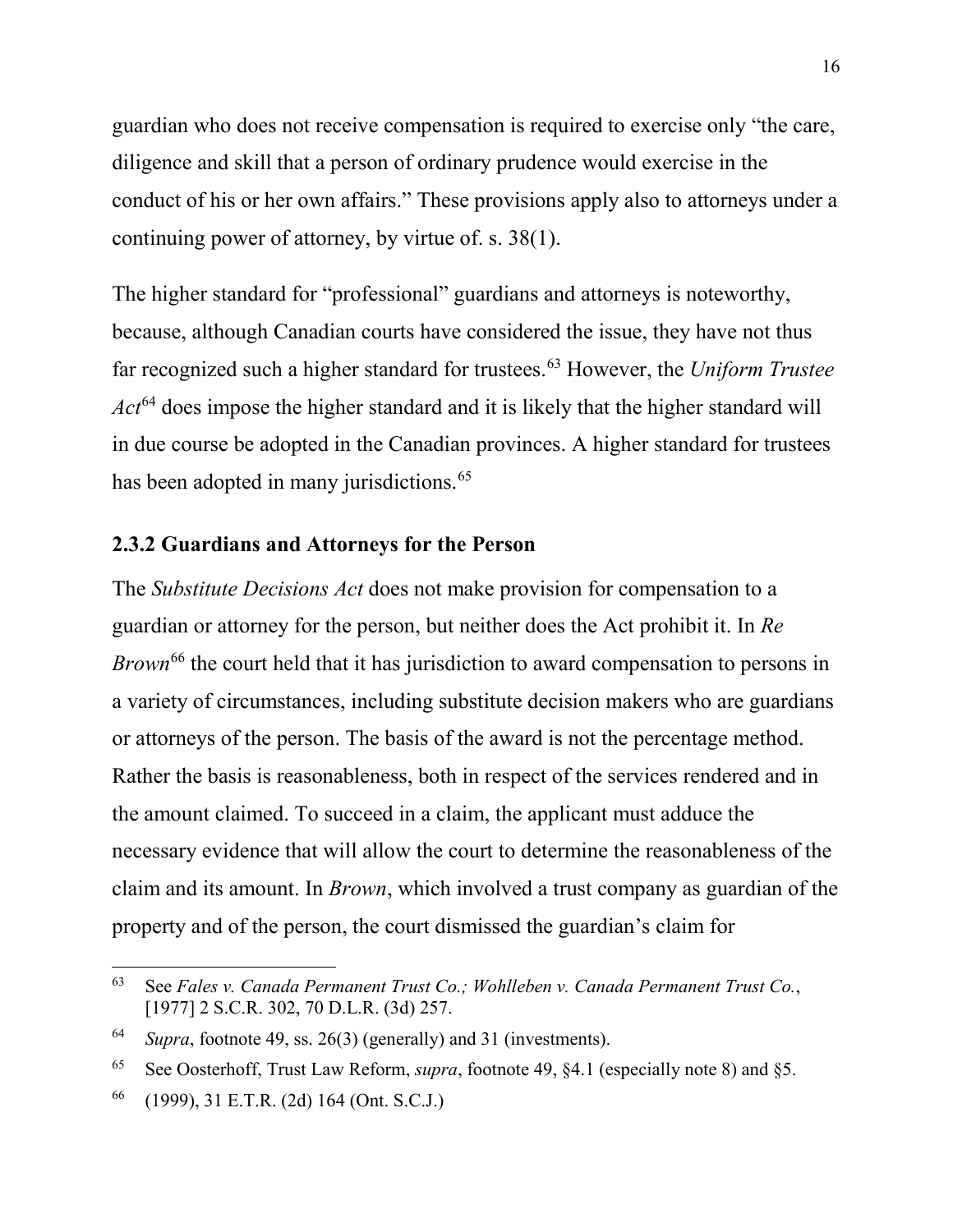compensation as guardian of the person for lack of evidence. In *Cheney v. Byrne (Litigation Guardian of)*[67](#page-16-0) the court confirmed that it has jurisdiction to award compensation also to an individual who serves as an attorney for personal care. However, in *Re Shibley Estate*[68](#page-16-1) Molloy J. partially disallowed a claim for compensation made by a parent, who served as attorney for personal care. The court was critical of the attorney's conduct and also noted that a parent is presumed to provide care without compensation.[69](#page-16-2) In *Re Daniel Estate*[70](#page-16-3) the court allowed generous compensation to the attorneys for the extensive services they provided to the grantors of the powers of attorney for personal care. The case is instructive on the issue of the kind of information the attorneys must provide to substantiate their claims.

#### **3. Accounts**

#### **3.1 Introduction**

As mentioned earlier, $<sup>71</sup>$  $<sup>71</sup>$  $<sup>71</sup>$  absent other arrangements compensation is usually</sup> determined and allowed on a passing of accounts by the fiduciary. In this section I shall briefly discuss the fiduciary's obligation to account and then give an outline of the process of the passing of accounts.

<span id="page-16-0"></span> $67$  (2009), 9 E.T.R. (3rd) 236 (Ont. S.C.J.).

<span id="page-16-1"></span><sup>68</sup> [2004] O.J. No. 5246 (S.C.J.).

<span id="page-16-2"></span> $69$  For other cases in which the court has awarded compensation to guardians and attorneys for personal care, see: *Sandhu (Litigation Guardian of) v. Wellington Place Apartments*, 2006 CarswellOnt 3668 (S.C.J.); *Kiomall v. Kiomall*, 2009 CarswellOnt 2246 (S.C.J.); and *Giusti (Litigation Guardian of) v. Scarborough Hospital* 2008 CarswellOnt 2769 (S.C.J.).

<span id="page-16-3"></span><sup>70</sup> 2019 ONSC 2790, paras. 26-29.

<span id="page-16-4"></span><sup>71</sup> *Supra*, §2.2.1.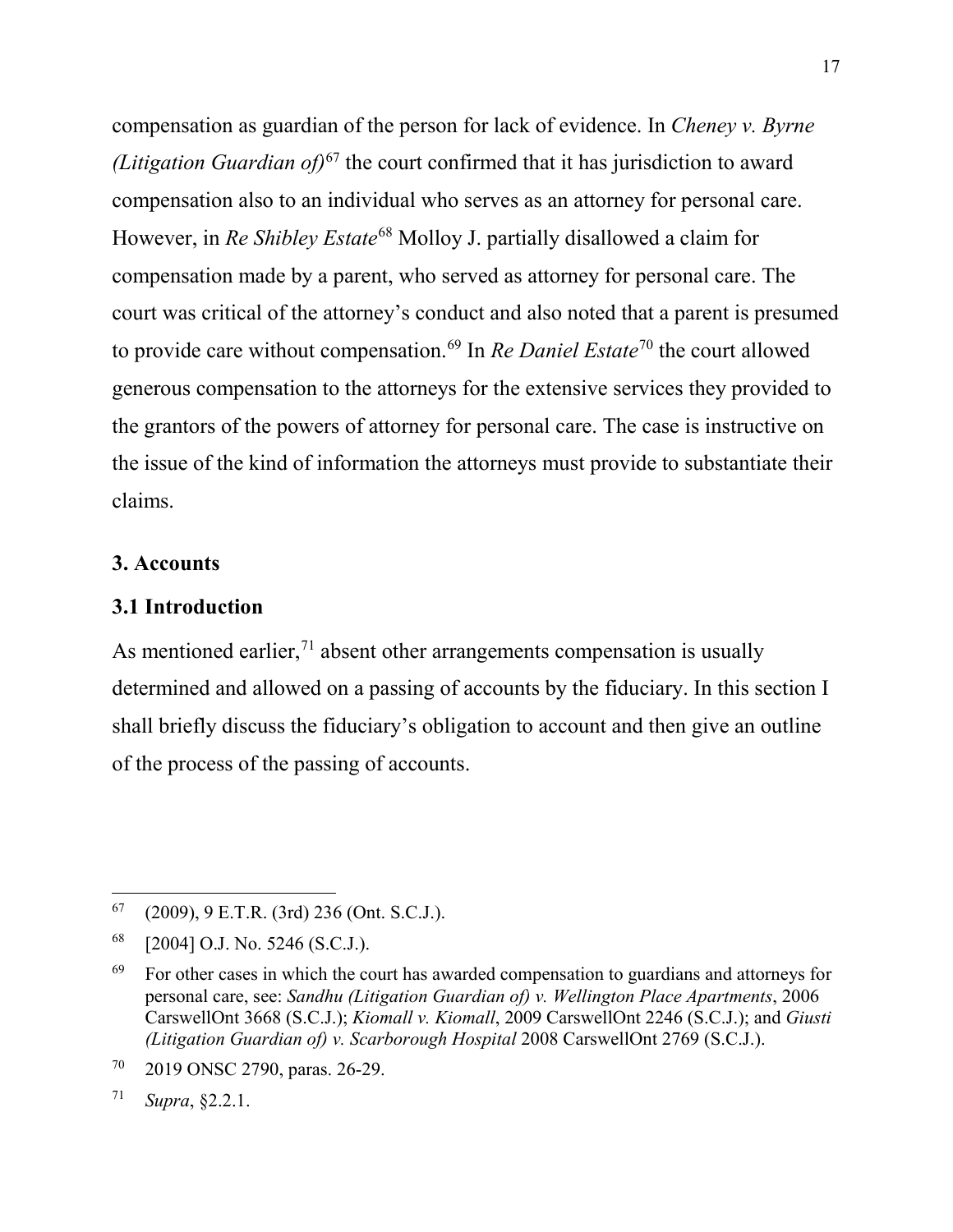#### **3.2 Duty to Account**

Before discussing the passing of accounts, it is well to remember that estate trustees, trustees, and substitute decision makers have a duty to account. They are fiduciaries and thus must be ready to prove that they are faithful to the trust reposed in them.[72](#page-17-0) This means that they must keep proper records and accounts of their dealings with the estate or trust property. Moreover, they must be ready always to produce them for inspection and examination by the beneficiaries. However, they are allowed a reasonable time to assemble the accounts after a beneficiary requests them. The beneficiary is entitled to inspect the accounts and make copies or extracts, but normally the fiduciary is not required to provide copies to the beneficiary.[73](#page-17-1) If the fiduciaries cause expense because of their failure to furnish accounts, they must bear the expense personally.<sup>[74](#page-17-2)</sup> They may also be required to pay the costs of the beneficiaries if there is delay in administering the estate with a resulting income loss and the accounts are deficient.<sup>[75](#page-17-3)</sup>

Fiduciaries must also regularly give beneficiaries accurate and full information and explanations of the state of the estate or trust when the beneficiaries request such information.

Although the duty to account and provide information does not specifically require it, fiduciaries are well-advised, quite apart from their duty to provide information on request, to keep beneficiaries informed of what is happening in the administration of an estate or trust. If they keep the beneficiaries apprised of

<span id="page-17-0"></span> <sup>72</sup> *Cf.* 1 Cor 4:2.

<span id="page-17-1"></span><sup>73</sup> *Sandford v. Porter* (1889), 16 O.A.R. 565 (C.A.).

<span id="page-17-2"></span><sup>74</sup> *Re Smith*, [1952] O.W.N. 62 (H.C.), reversed on other grounds [1952] O.W.N. 170 (C.A.).

<span id="page-17-3"></span><sup>75</sup> *Re Lowe Estate* (2002), 45 E.T.R. (2d) 248 (B.C.S.C.).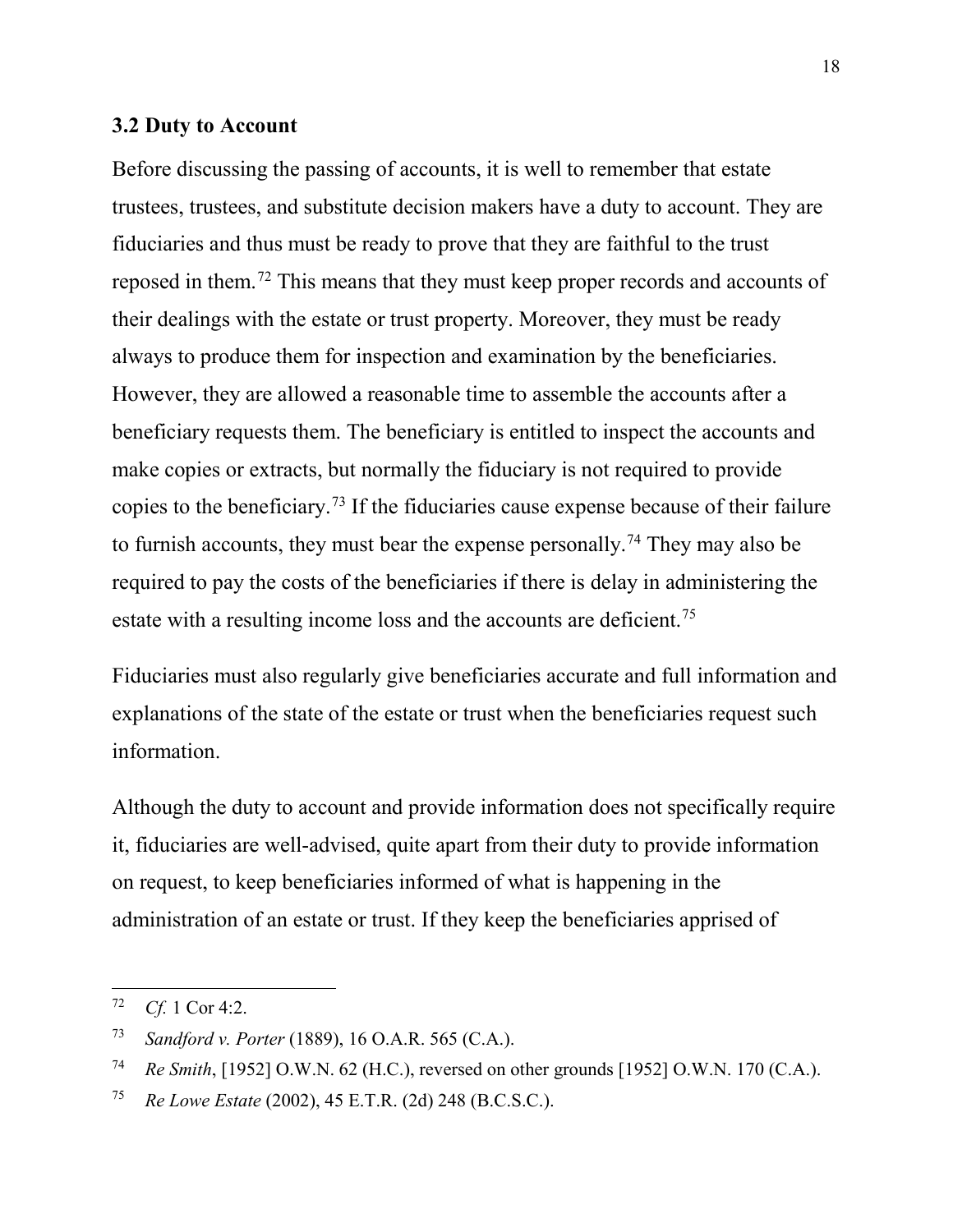expenses incurred, the fiduciaries' legal right to compensation and its amount, and the progress of the administration, they may well be able to avoid a contested passing of accounts and the concomitant expense of such a passing. Section 28 of the *Uniform Trustee Act*[76](#page-18-0) codifies and expands the common law duty of a trustee to account and provide information to the beneficiaries. It requires the trustee to deliver a report to every "qualified beneficiary"<sup>[77](#page-18-1)</sup> for every fiscal period of the trust. In my opinion, such a provision will go a long way to keep beneficiaries content and therefore, even in a jurisdiction that does not have such a provision, estate trustees and trustees are well-advised to follow its spirit and intent.

Nonetheless, if requested by the beneficiaries, estate trustees are required to account for their actions. That is clear in the case of estate trustees and trustees, but it may be less clear in the case of substitute decision makers. When a person grants a power of attorney and in it appoints an attorney, the attorney is often not required to begin acting as such until later, that is, when the grantor is losing the capacity to deal with her property by herself. When the attorney then begins to act, he is accountable only for his actions, not for what happened before he assumed his duties. However, sometimes there is initially an overlap of duties: the grantor may continue to exercise some of her powers, but the attorney also assumes some responsibilities. Clearly, the attorney will be accountable for his actions. But can he also be held accountable for hers during the period of overlapping duties? *Fair v. Campbell Estate*[78](#page-18-2) addresses this question. The grantor remained capable

<span id="page-18-0"></span> <sup>76</sup> *Supra*, footnote 49.

<span id="page-18-1"></span> $77$  Section 1 of the Act defines this term as a beneficiary who has a vested beneficial interest in the trust property, as well as a beneficiary who does not have such an interest but wants to be treated as a qualified beneficiary and has delivered a notice to that effect to the trustee.

<span id="page-18-2"></span><sup>78</sup> 2002 CarswellOnt 5481, 3 E.T.R. (3d) 48 (main action), additional reasons 2002 CarswellOnt 5482, 3 E.T.R> (3d) 67 (costs decision).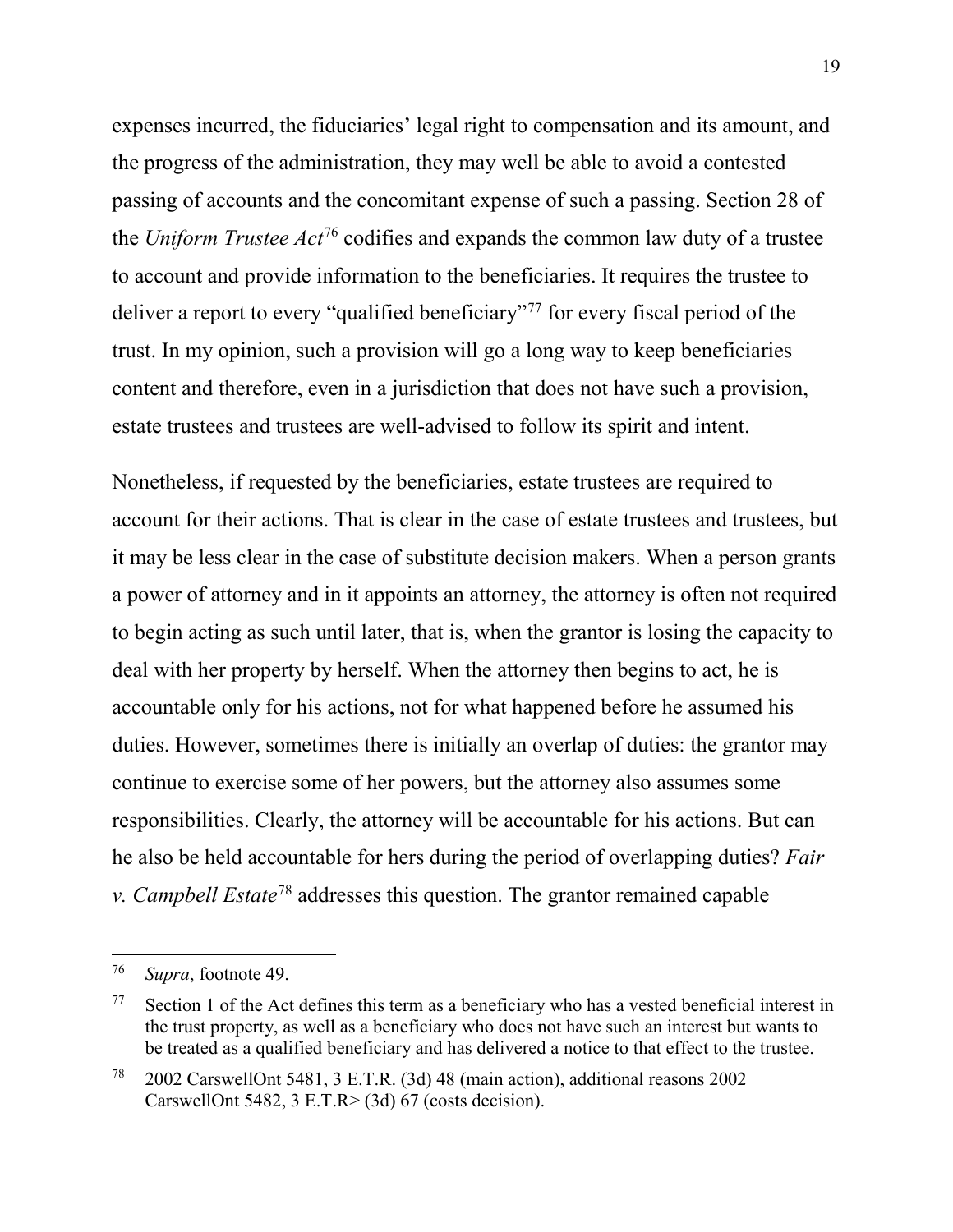throughout and she made all her own decisions. The attorney's role was limited to executing her decisions, not making them. In those circumstances the court held that while he was accountable for his actions, he was not accountable for hers.<sup>[79](#page-19-0)</sup>

However, another case, *Fareed v. Wood*, [80](#page-19-1) takes a different view. A solicitor drafted a will for a client and the client appointed him her attorney for property. The grantor continued to make some decisions for herself, but the attorney also made decisions. During this time the grantor signed cheques in favour of a person who was not a beneficiary under her will, but who ended up with most of her estate. The evidence showed that the attorney had numerous meetings with the grantor and also with the recipient of the grantor's money, and that he monitored her bank accounts. The attorney's accounts were very deficient. He was unable to substantiate a large number of disbursements and failed to produce supporting documents. Nor did he provide notes from his file or explanations for the disbursements and failed to give evidence of instructions he received from the grantor while she was alive. In those circumstances the court held that the attorney assumed full responsibility for all financial activities once he assumed some duties and was fully accountable for them. The court refused to approve his accounts, denied the solicitor compensation, and required him to repay compensation he had taken to the estate.

It would seem that *Fair* and *Fareed* can readily be distinguished on the facts, but these cases do emphasize the importance of the duty to account. This is also clear from a slightly different case, *McMullen v. McMullen*. [81](#page-19-2) The grantor had given his

<span id="page-19-0"></span> <sup>79</sup> See also *Ekelshot-Kumelj v. Bradley*, which is to the same effect.

<span id="page-19-1"></span><sup>80</sup> 2005 CarswellOnt 2572.

<span id="page-19-2"></span> $81$  (2006), 27 E.T.R. (3d) 304 (B.C.S.C.).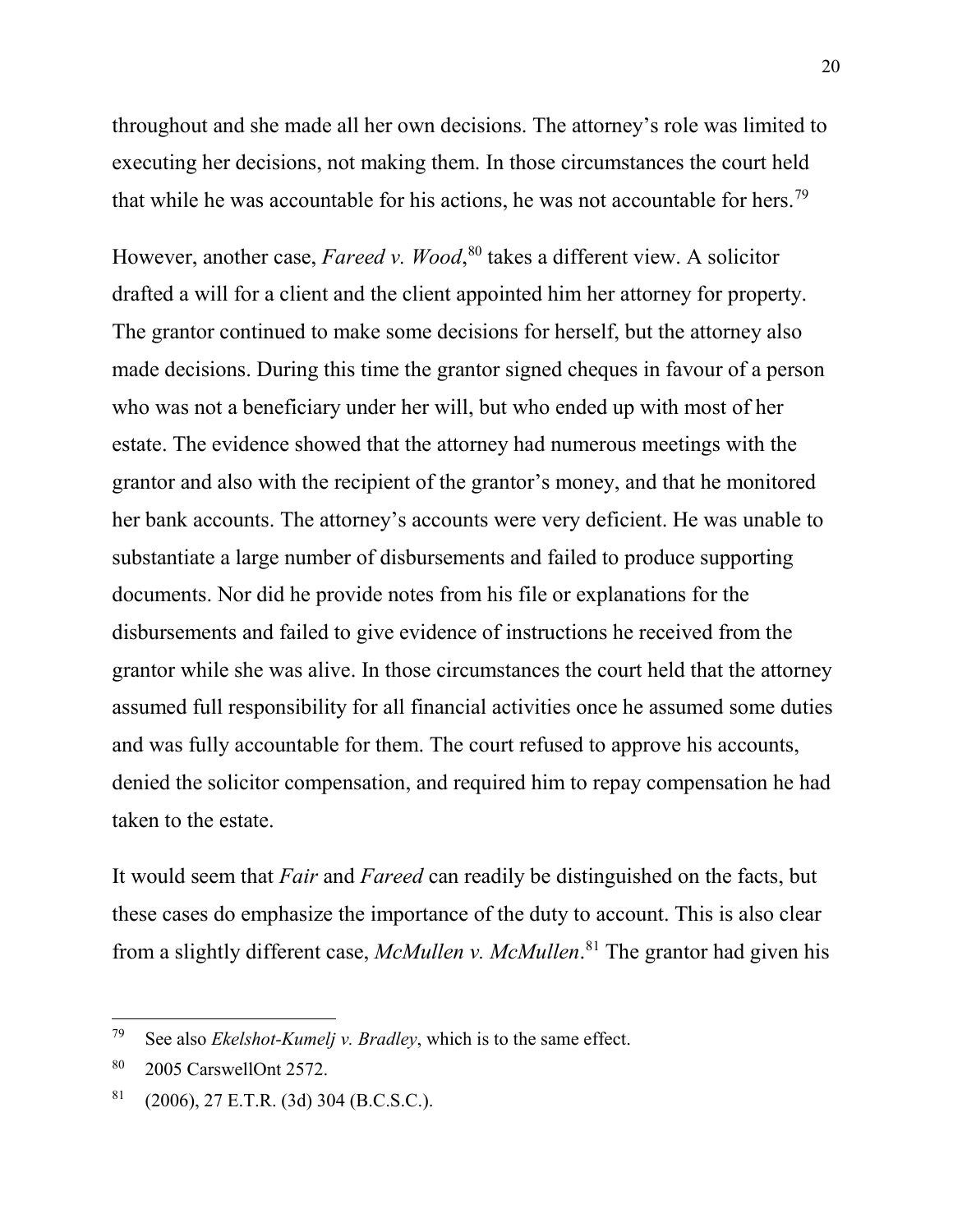two daughters a power of attorney. They were concerned about his ability to manage his financial affairs when he began to spend money on a friend, although doctors had not found him incapable of managing his affairs. Acting in what they believed was his best interest, they signed a document transferring his interest in his condominium without his knowledge. The court held that they breached their duty to account and to act in accordance with their father's intentions. It declared that the transfer was void and directed that title be retransferred to the grantor.

# **3.3 Passing of Accounts**

#### **3.3.1 Informal Passings**

An informal passing is possible in some situations if the beneficiaries agree, the fiduciary's compensation has been arranged, and the fiduciary's position is otherwise protected. The advantage of an informal passing is that it avoids the considerable expense of a formal passing and having to put the accounts in statutory format.[82](#page-20-0) In an informal passing the fiduciary will normally want to obtain the releases of all the beneficiaries, if possible, to protect themselves from later disputes. Obtaining such releases has been a common practice in Ontario for many years. [83](#page-20-1) The fiduciary will need to make sure, of course, that the person signing the release has capacity.<sup>[84](#page-20-2)</sup>

<span id="page-20-0"></span> $82$  For an informative article on informal passings, see Susannah B. Roth, "Informal Fiduciary" Accounting: Who, What, Where and Why" (2017), 37 E.T.P.J. 71.

<span id="page-20-1"></span><sup>83</sup> *Re Sheard Estate*, 2013 ONSC 7729.

<span id="page-20-2"></span><sup>84</sup> In *Foisey v. Green*, 2017 ONSC 7149 the application judge ordered a formal passing because the fiduciary was unable to show that she had reasonable grounds to believe that a beneficiary was capable when she signed a release. However, that decision was reversed on appeal to the Divisional Court 2019 ONSC 4989.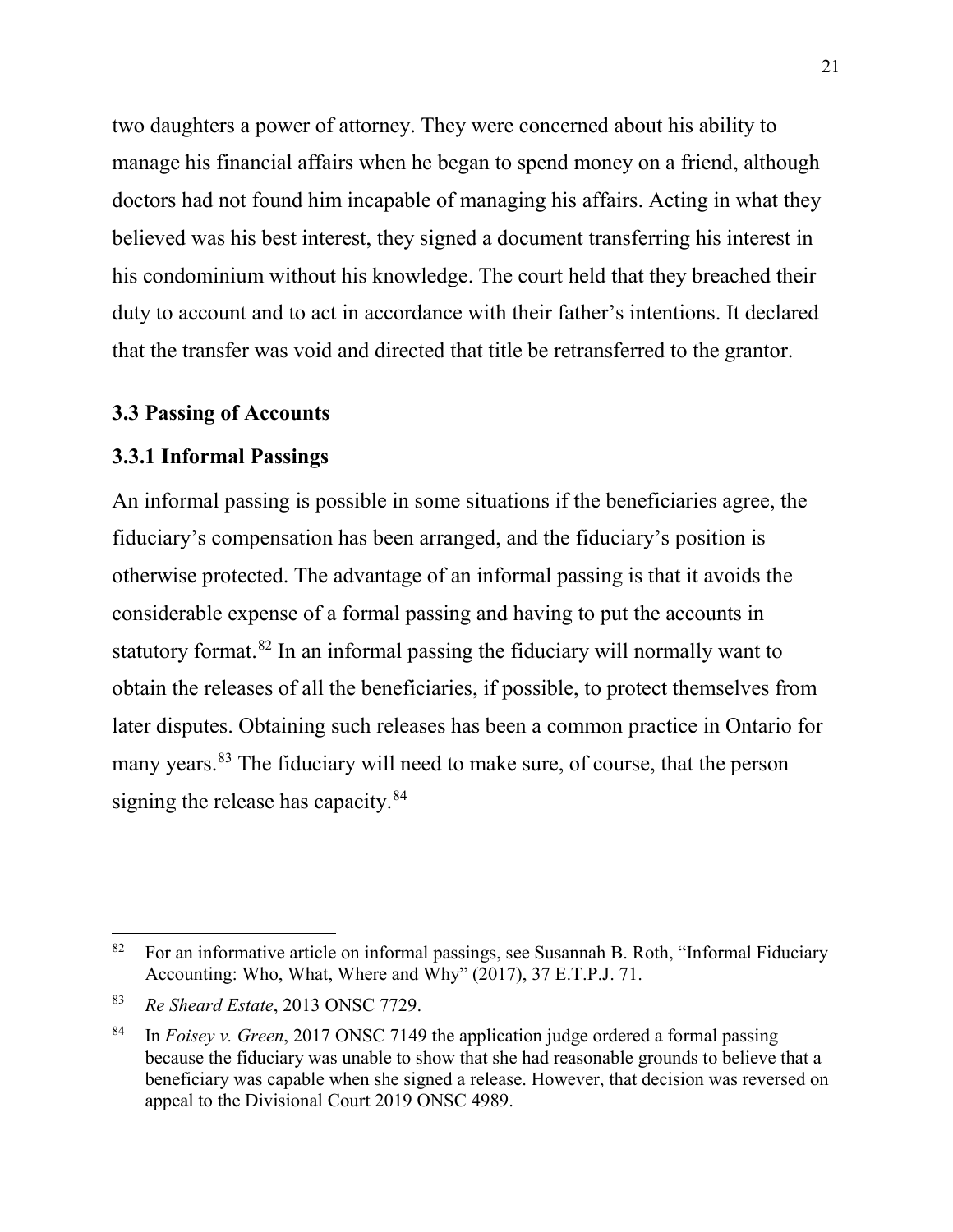#### **3.3.2 Contested Passings**

It is regrettable that statutory provisions regarding the passing of accounts are spread over several statutes, rules, and regulations. This seems to be largely an accident of history, but it makes very little sense today, since the procedure for passing accounts is largely the same for all fiduciaries. A consolidation and rationalization of these provisions would be desirable. In Toronto there is a practice direction on the matter, but not elsewhere. This means that there is inconsistency in procedure and in outcome across the province and that is clearly undesirable.

Fiduciaries are not required to pass their accounts, except when compelled to do so by court order at the request of a beneficiary.<sup>[85](#page-21-0)</sup> However, the beneficiary does not have a right to a formal passing of accounts. The court retains the discretion to grant or refuse an order to pass the fiduciary's accounts.<sup>[86](#page-21-1)</sup> This jurisdiction is acknowledged in Rule 38.10(1)(a) of the *Rules of Civil Procedure*. [87](#page-21-2) It provides that on the hearing of an application the presiding judge may "grant the relief sought or dismiss or adjourn the application in whole or in part and with or without terms." Moreover, s. 42(1) of the *Substitute Decisions Act*[88](#page-21-3) provides that the court "*may* … order" the accounts of attorneys and guardians of property to be passed and that, apart from named persons who have a right to apply for such an order, the

<span id="page-21-0"></span> $85$  For a detailed review of the case law that addresses the question who may require a passing of accounts, see Marni M.K. Whittaker, "Passing Accounts", in Widdifield*, supra*, footnote 2, chapter 14; Macdonell, Sheard and Hull, *supra*, footnote 2, pp. 528-34.

<span id="page-21-1"></span><sup>86</sup> See, *e.g.*, *Tinline v. Tinline Estate*, 2013 SKQB 167; *Gastle v. Gastle Estate*, 2014 ONSC 7099, additional reasons 2015 ONSC 718.

<span id="page-21-2"></span><sup>87</sup> R.R.O. 1990, Reg. 194, as amended.

<span id="page-21-3"></span><sup>88</sup> Footnote 60, *supra*.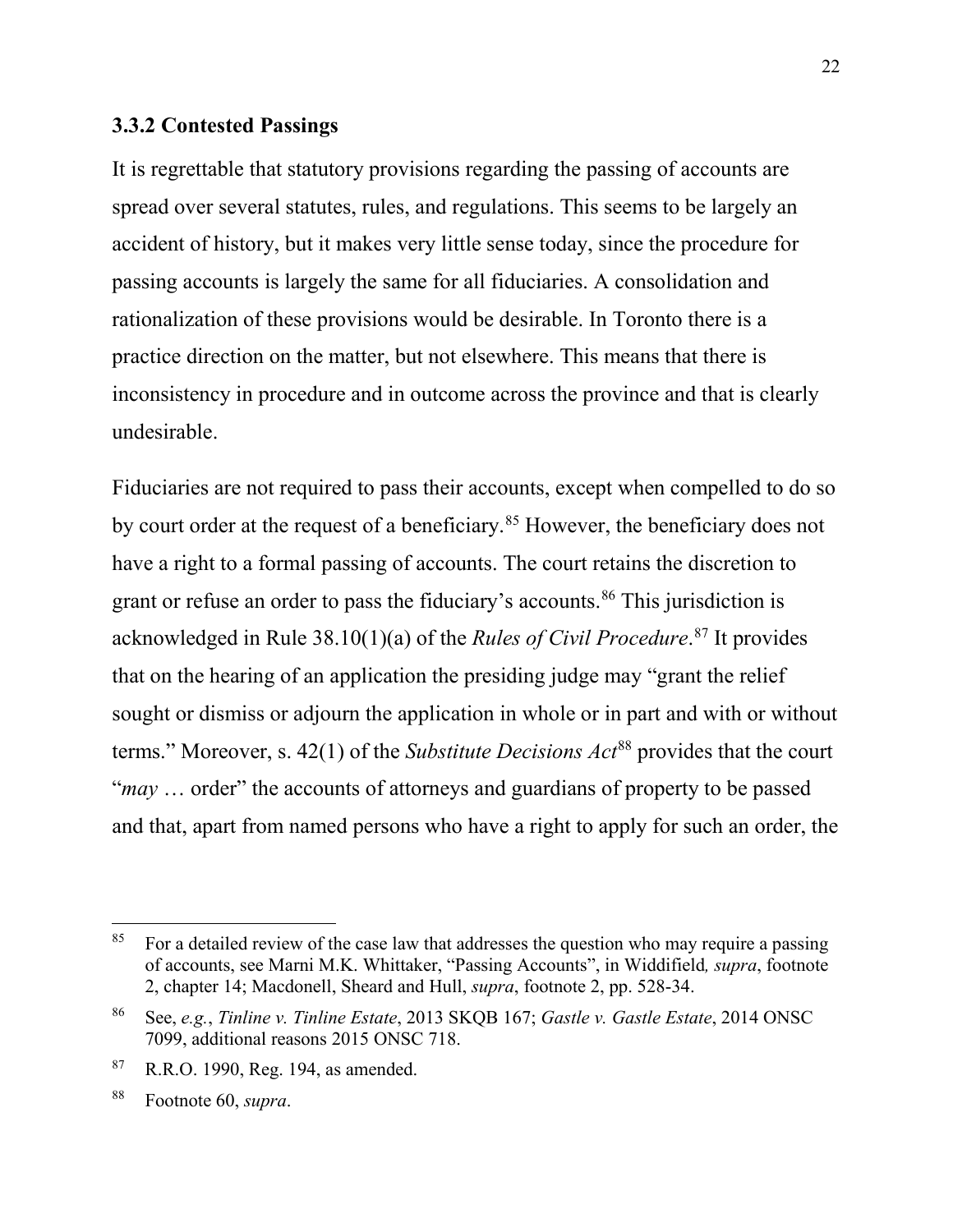court may also allow any other person "*with leave of the court*" to apply.<sup>[89](#page-22-0)</sup> Hence under the Act there is also no right to a passing of the fiduciary's accounts.<sup>[90](#page-22-1)</sup> Thus the court is likely to refuse to make the order if the attorney's involvement in the grantor's financial affairs was limited.<sup>[91](#page-22-2)</sup>

Section 42(4) of the *Substitute Decisions Act* provides that a number of persons, other than the attorney or the grantor, may apply to have the attorney's accounts passed. The list includes "Any other person with leave of the court". The test to be applied whether a person should be granted leave is the court is convinced: (1) that the person has a genuine interest in the grantor's welfare; and (2) that the court hearing the application may order the attorney to pass the accounts.<sup>[92](#page-22-3)</sup> However, even if a person has standing to apply, the court retains discretion to make such an order. The factors the court considers in exercising its discretion "include the extent of the attorney's involvement in the grantor's financial affairs and whether the applicant has raised a significant concern in respect of the management of the grantor's affairs to warrant an accounting".<sup>[93](#page-22-4)</sup>

*Lewis v. Lewis*<sup>[94](#page-22-5)</sup> was a case in which an elderly couple appointed the respondents, two of their six adult children, as their attorneys for property. The other four children sought leave to require the respondents to pass their accounts. The judge of first instance dismissed their application. The court agreed that the first part of the test was satisfied, in that the applicants had a genuine interest in their parents'

<span id="page-22-0"></span> <sup>89</sup> Emphasis supplied.

<span id="page-22-1"></span><sup>90</sup> See, *e.g.*, *Estate of Ronald Alfred Craymer v. Hayward*, 2019 ONSC 4600.

<span id="page-22-2"></span><sup>91</sup> *McAllister Estate v. Hudgin* (2008), 42 E.R.T. (3d) 313 (Ont. S.C.J.), para. 13.

<span id="page-22-3"></span><sup>92</sup> *Ali v. Fruci* (2006), 22 E.T.R. (3d) 187 (Ont. S.C.J.), para. 3.

<span id="page-22-4"></span><sup>93</sup> *Dzelme v. Dzelme*, 2018 ONCA 1018, 46 E.T.R. (4th 43, para. 7

<span id="page-22-5"></span><sup>94 2020</sup> ONCA 56, affirming 2019 ONSC 4595.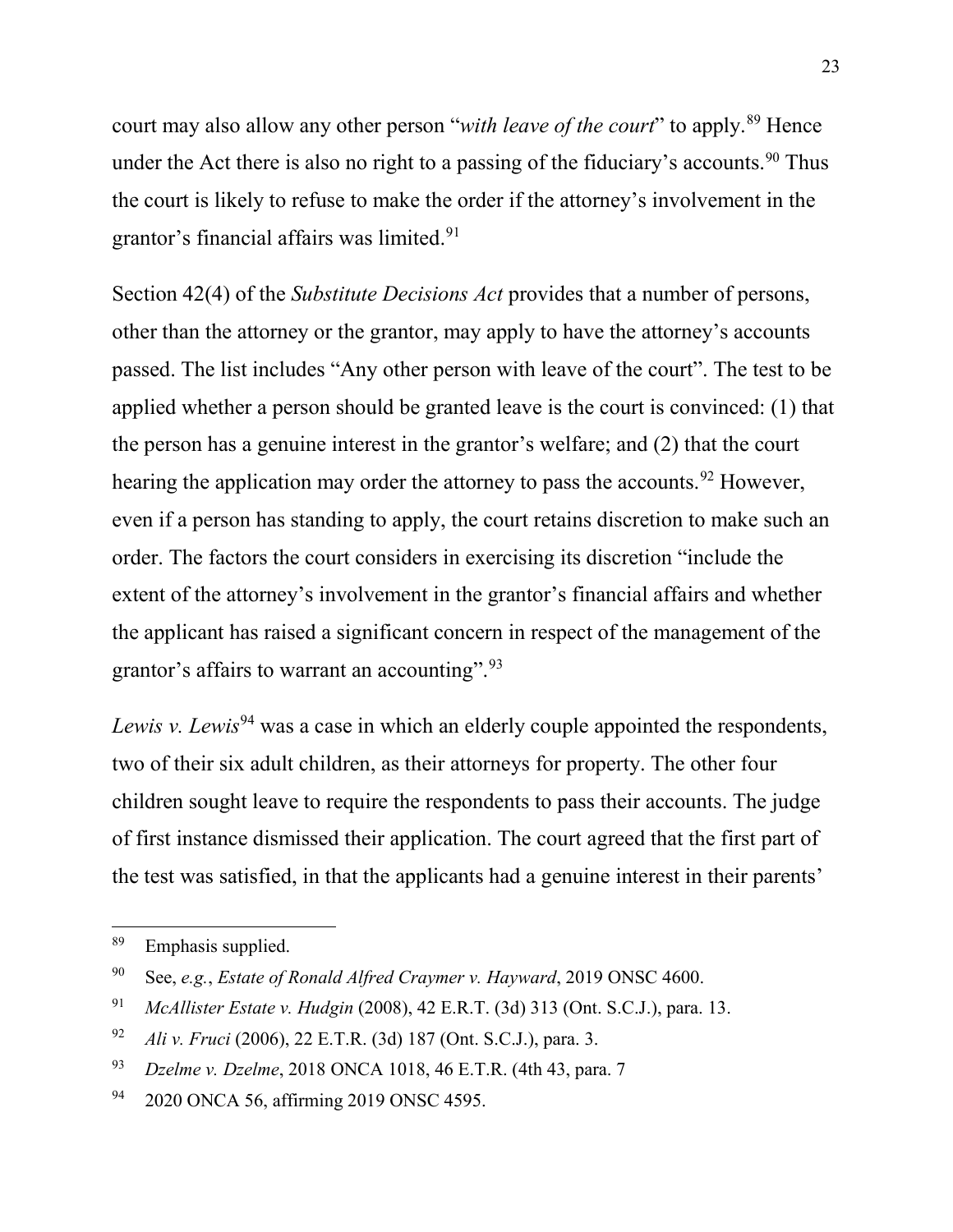welfare. But the second part of the test was not satisfied, because "the record falls far short and lacks evidentiary stamina to suggest that there is any direct allegation of misfeasance or wrongdoing".[95](#page-23-0) The applicants appealed but the Court of Appeal held that the application judge did not err in dismissing the application for the reason given. The court did agree that leave can be granted in the absence of significant concerns about misfeasance or wrongdoing if, for example, the applicants raise significant concerns about the management of the grantor's affairs to warrant an accounting, or if there has been a significant erosion of the grantor's financial position. However, such conditions did not exist in this case.

Nonetheless, even if a beneficiary does not require them to do so, fiduciaries will often pass their accounts voluntarily since, as already mentioned, in the absence of other arrangements, the court will normally fix their compensation at the time of the passing of accounts.[96](#page-23-1)

Section 23(1) of the *Trustee Act*<sup>[97](#page-23-2)</sup> permits a trustee (and an estate trustee) to file the accounts in the office of the Superior Court of Justice and states that the practice on the passing of the accounts will be same as for the passing of the accounts of executors or administrators. Further, subsection (2) provides that the court has power to fix the amount of the trustee's compensation when it has not been fixed by the instrument creating the trust or otherwise. And then it goes on to provide that once the court has fixed the compensation, the trustee is entitled to retain it out of any money held in trust.

<span id="page-23-0"></span> <sup>95</sup> *Ibid.*, para. 8.

<span id="page-23-1"></span><sup>96</sup> See §2.2.3, *supra*.

<span id="page-23-2"></span><sup>97</sup> *Supra*, footnote 3.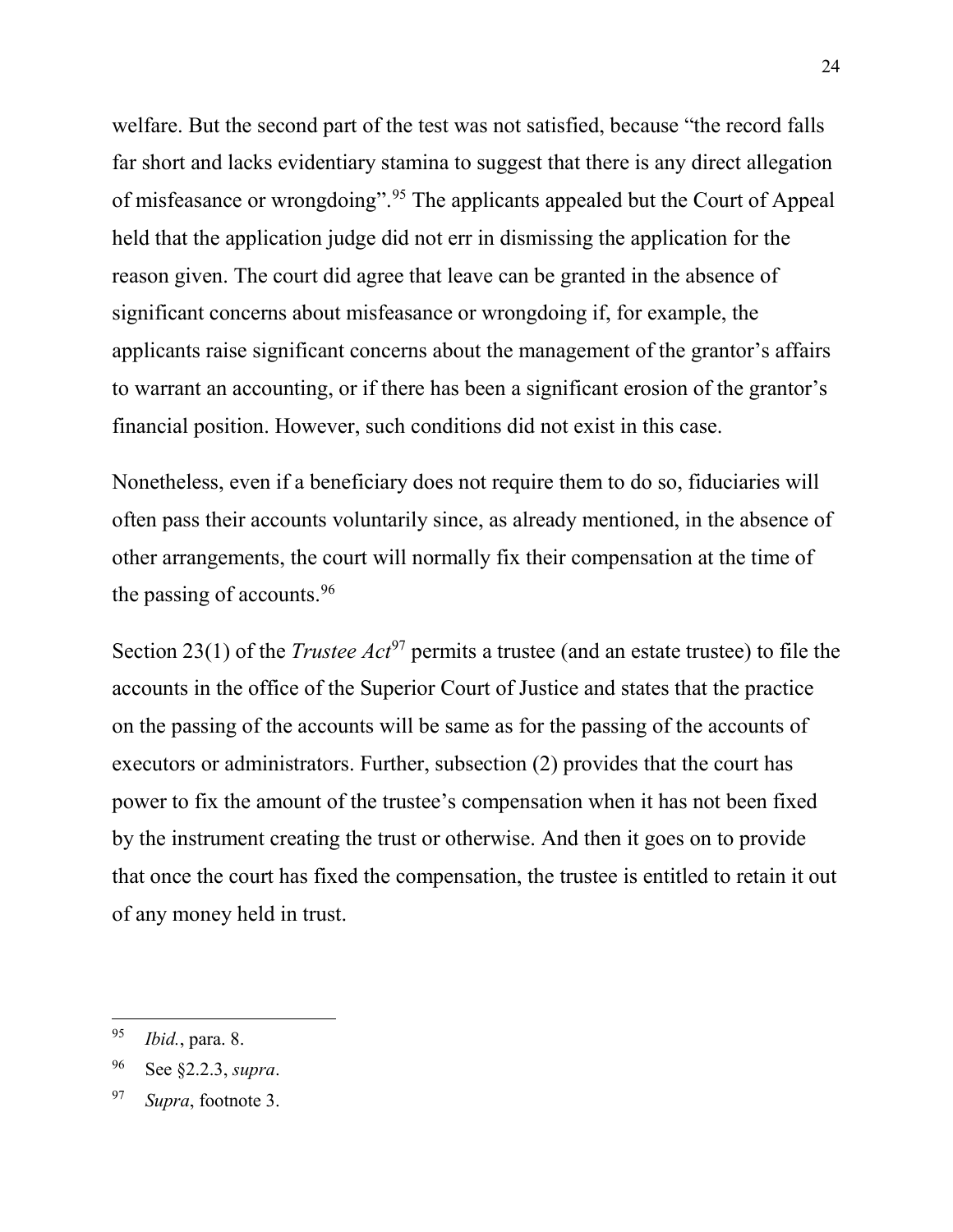Section 48 of the *Estates Act*<sup>[98](#page-24-0)</sup> provides that an executor who is also a trustee under a will may be required to account as trustee in the same way as for the executorship. Section 49 of the Act deals with the passing of accounts by guardians. Finally, s. 50(1) provides that executors and administrators shall not be required by a court to render an account of the deceased's property, otherwise than by an inventory of the property, unless at the instance of a person interested in the property or of a creditor of the deceased. And it states that an executor or administrator is not otherwise compellable to account.

Section 42 of the *Substitute Decisions Act*[99](#page-24-1) provides that the court may, on application, order a guardian or attorney for property to pass the accounts. It also states that the guardian of property, the incapable person, or other persons listed in the section may apply to pass the accounts. Similarly, it provides that an attorney, or grantor, or other persons listed in the section may apply to pass the accounts.

Rule 74.16 of the *Rules of Civil Procedure*[100](#page-24-2) provides that Rules 74.17 and 74.18 (which contain detailed provisions about the form of accounts and of the procedure on the application to pass the accounts, respectively) "apply to accounts of estate trustees and, with necessary modifications to accounts of trustees other than estate trustees,<sup>[101](#page-24-3)</sup> persons acting under a power of attorney, guardians of the property of mentally incapable persons, guardians of the property of a minor  $102$  and persons

<span id="page-24-0"></span> <sup>98</sup> *Supra*, footnote 35.

<span id="page-24-1"></span><sup>99</sup> *Supra*, footnote 60.

<span id="page-24-2"></span><sup>100</sup> *Supra*, footnote 87.

<span id="page-24-3"></span> $101$  In my opinion this is an egregious solecism: an estate trustee is not a trustee, although the will may, of course, appoint him a trustee as well as an estate trustee.

<span id="page-24-4"></span> $102$  An Oxford (or serial) comma seems to be needed here and would have improved the readability of the turgid legal prose of this rule.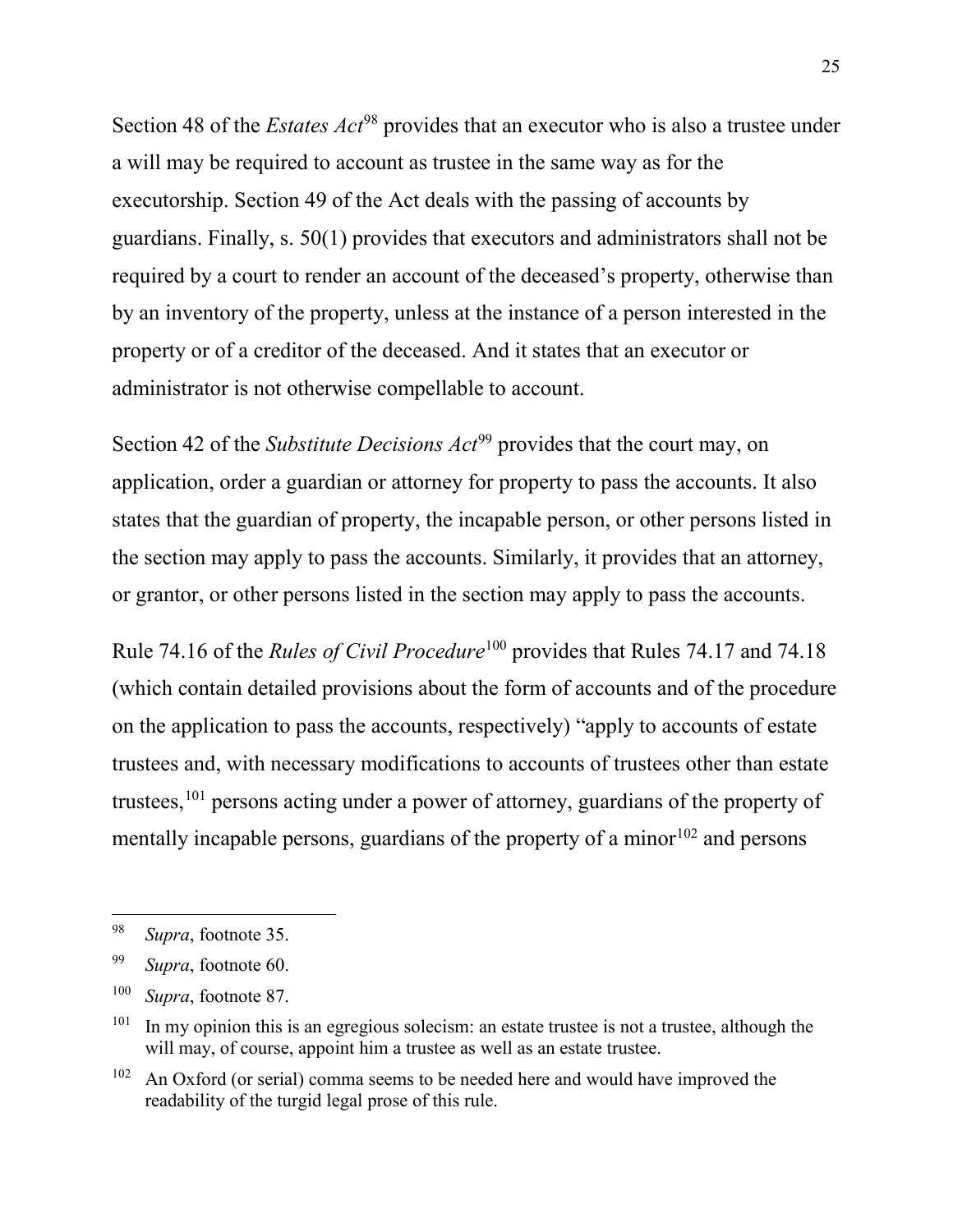having similar duties<sup>[103](#page-25-0)</sup> who are directed by the court to prepare accounts relating to their management of assets or money."

It would seem that Rule 74.17 does not apply to attorneys under continuing powers of attorney, statutory guardians of property, court-appointed guardians of property, attorneys under powers of attorney for personal care and guardians of the person, *i.e.*, substitute decision makers under the *Substitute Decisions Act*. This is because a regulation makes detailed provisions for the accounts and records of such substitute decision makers.<sup>[104](#page-25-1)</sup> In itself that is not objectionable, but it does unnecessarily duplicate similar provisions that apply to estate trustees and others. However, Rule 74.18 does apply to substitute decision makers, since s. 42(6) of the *Substitute Decisions Act* provides that the procedure in the passing of accounts of substitute decision makers "is the same and has the same effect as in the passing of executors' and administrators' accounts." For this reason, the court can reject an application by a substitute decision maker whose accounts are not in the proper form and require that they be refiled in the correct form.<sup>[105](#page-25-2)</sup>

It should be noted that the court's jurisdiction on a passing of accounts is very broad. Thus, for example, in an egregious case it can even hold an estate trustee in contempt under Rule 60.11 of the *Rules of Civil Procedure*. [106](#page-25-3) and sentence him to imprisonment for failing to pass his accounts and breaching court orders.<sup>[107](#page-25-4)</sup>

<span id="page-25-0"></span> $103$  A comma seems to be needed here as well, since the subordinate clause that follows is surely intended to apply to all of the persons named earlier and not simply to "persons having similar duties."

<span id="page-25-1"></span><sup>104</sup> See O. Reg. 100/96.

<span id="page-25-2"></span><sup>105</sup> *Re Damm Estate*, 2010 CarswellOnt 6938 (S.C.J.).

<span id="page-25-3"></span><sup>106</sup> *Supra*, footnote 87*.*

<span id="page-25-4"></span><sup>107</sup> See *Langston v. Landen*, 2010 ONSC 4730, para. 46, appeal dismissed 2011 CarswellOnt 1948 (C.A.). See also *CNIB v. Vincent*, 2014 ONSC 3421; *Broze v. Toza*, 2014 ONSC 3302.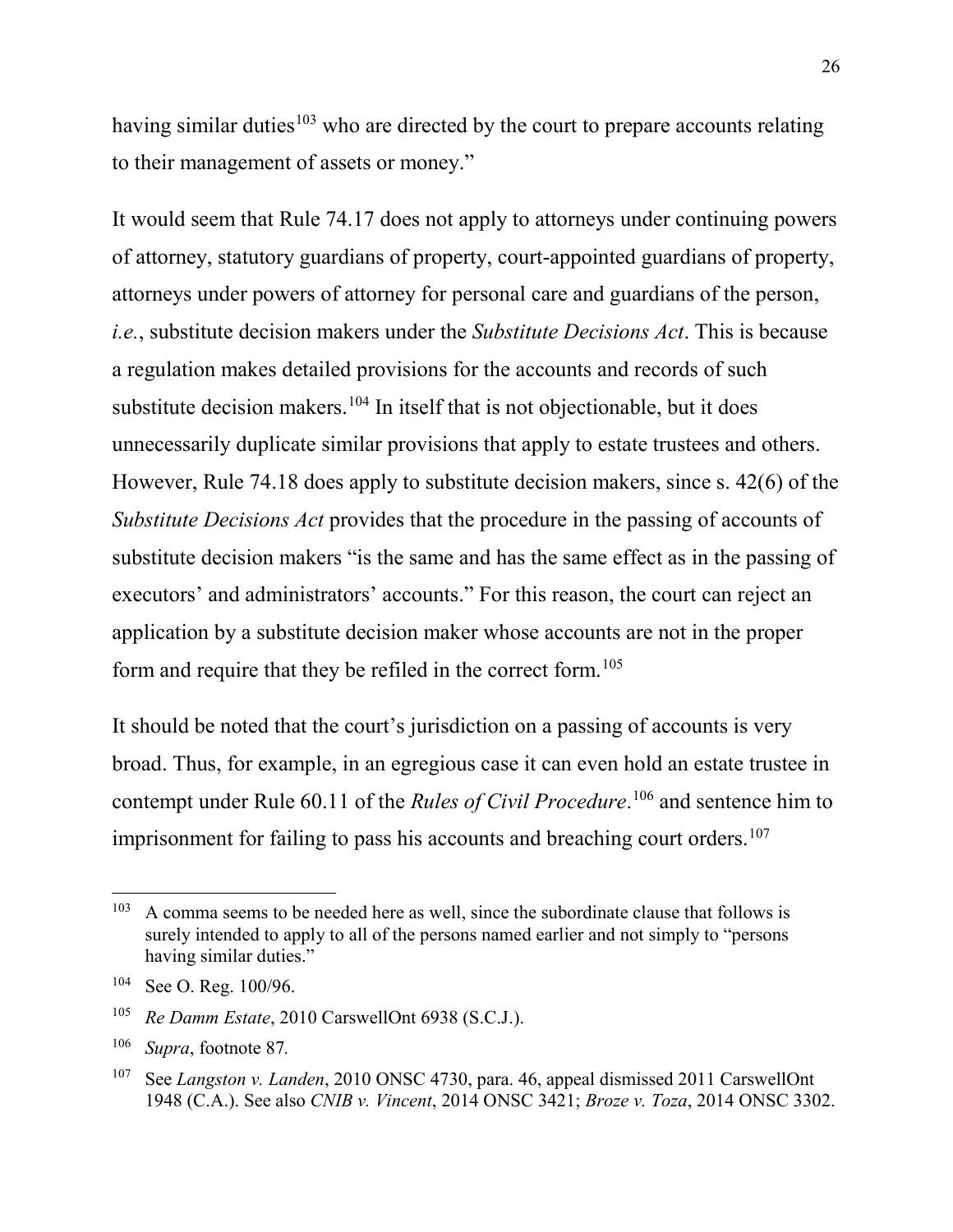# **3.3.3 Uncontested Passings**

Most of the case law on passing of accounts deals with contested passings. However, accounts are not always contested. If no interested party, having received notice of the application, objects to the accounts and the compensation claimed by the fiduciary, the accounts can be passed without a hearing. Subrules 74.18(8.5) and (9) make provision for an uncontested passing.

However, as already mentioned, the rules apply to all fiduciary accounts<sup>[108](#page-26-0)</sup> and therefore, also on an uncontested passing, the fiduciary must ensure that she complies with the requirements of Rules 74.17 and 74.18.

*Re Daniel Estate*<sup>[109](#page-26-1)</sup> is an example of a case in which the applications to pass the accounts of guardians of property and personal care and of the estate trustees of one of the estate of one of the grantors were uncontested. As the application judge noted, this was a "good news" story. The attorneys had acted selflessly for the grantors for many years and had performed many services for them, much beyond what might have been expected of them. They had never claimed a penny for their services, but brought their applications at the suggestion of the surviving grantor, who remained mentally sharp. She supported the applications by her affidavit in which she stated that she was content with the compensation sought. The court granted the applications, including counsel fees.

<span id="page-26-0"></span><sup>&</sup>lt;sup>108</sup> See Rule 74.16.

<span id="page-26-1"></span><sup>109</sup> 2019 ONSC 2790.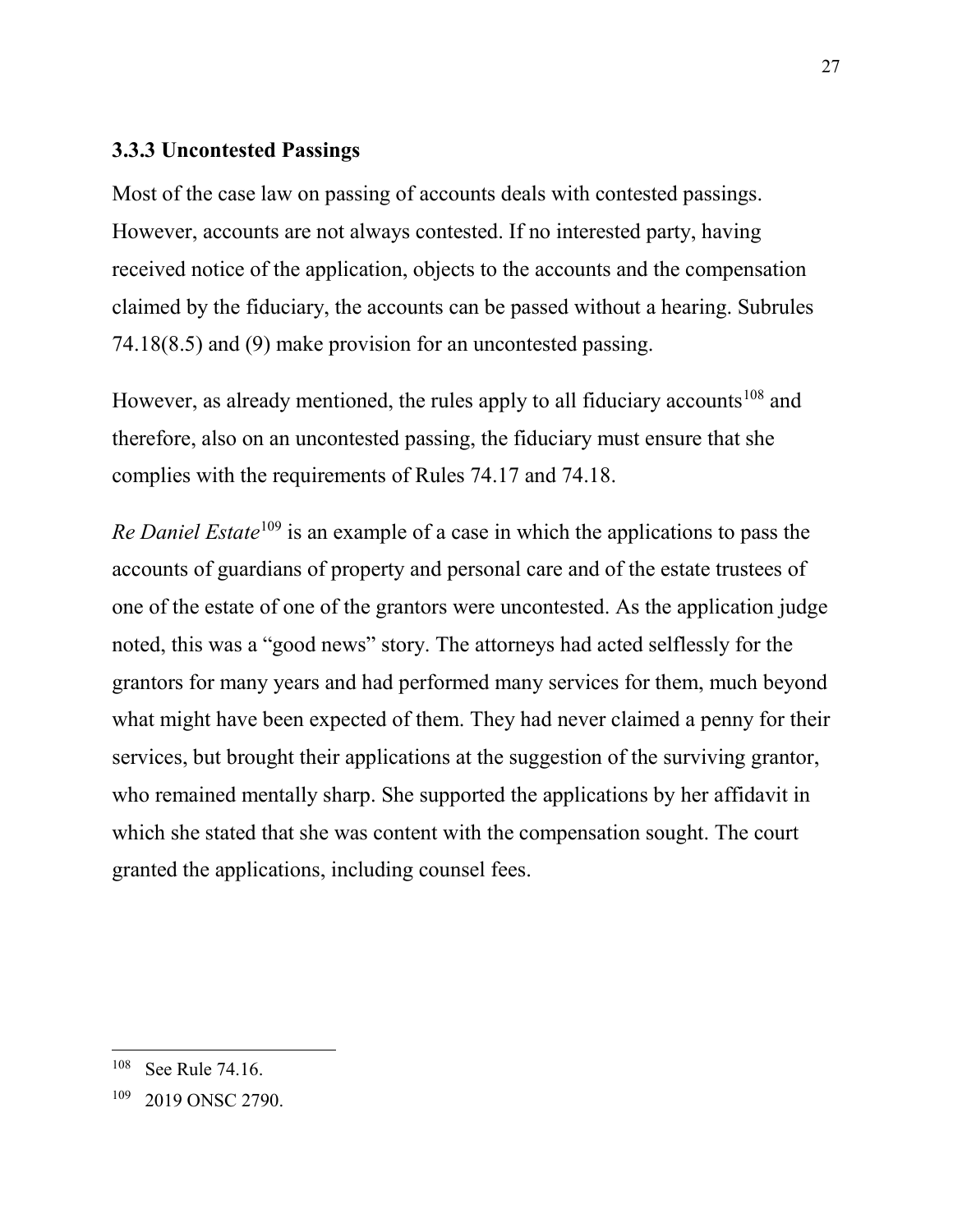## **3.3.3 Costs**

It is common practice in a contested passing, whether by estate trustees or substitute decision makers, that the costs of the parties to the audit will be paid out of the estate on a full indemnity basis.<sup>[110](#page-27-0)</sup> And this is so even when there are matters in dispute. However, when the audit becomes adversarial, the court may order the costs to be paid by the unsuccessful parties, including the estate trustees.<sup>[111](#page-27-1)</sup> The court may also deny costs to a beneficiary who is solely responsible for delay in the passing,  $112$  or whose objections are without merit.  $113$  Similarly, it may deny a substitute decision maker's costs because of his shocking conduct in misappropriations from the estate.<sup>[114](#page-27-4)</sup> The court may even order a beneficiary who forces an unnecessary formal passing to pay the costs of the passing.[115](#page-27-5) And it may reduce the costs claimed by a party when they are excessive. $116$ 

<span id="page-27-1"></span><sup>111</sup> *Re Wright Estate*, *ibid.*; *Re Pilo Estate*, [1998] O.J. No. 4521 (Gen. Div.); *Zimmerman v. Fenwick*, 2010 ONSC 3855; *Re Baldwin*, 2012 ONS C 7235.

<span id="page-27-0"></span> <sup>110</sup> *Re Wright Estate* (1990), 43 E.T.R. 69, supplementary reasons (1990), 43 E.T.R. 82 (Ont., Gen. Div.), paras. 16-17; *Re Josephs Estate* (1993) 14 O.R. (3d) 628, 50 E.T.R. 216, at para. 7, *per* Borins J. (Ont. Gen. Div.); *DeLorenzo v. Beresh*, 2010 ONSC 5655, 62 E.T.R. (3d) 65, para. 20; *Re Vano Estate*, 2011 ONSC 1429, 66 E.T.R. (3rd) 272, para. 27. See also Albert H. Oosterhoff, "Indemnity of Estate Trustees as Applied in Recent Cases" (2013), 41 Adv. Q. 123 at 131-32, and *passim*; Albert H. Oosterhoff, "Some Aspects of Indemnification of Trustees", footnote [42,](#page-10-5) *supra* (This article and paper were applied by the court in *Furtney v. Furtney*, 2014 ONSC 3774, 100 E.T.R> (3d) 312.); Albert H. Oosterhoff, "Ensuring Full Indemnification of Legal Fees and Disbursements", paper prepared for the Law Society of Upper Canada Program, "Practice Gems: The Administration of Estates", 10 September 2015.

<span id="page-27-2"></span><sup>112</sup> *Re Watterworth Estate*, 1995, CarswellOnt 2528, additional reasons 1996 CarswellOnt 296 (Gen. Div.)

<span id="page-27-3"></span><sup>113</sup> *Patterson v. Patterson*, 2012 ONSC 4625; *Re Medynski Estate*, 2016 ONSC 4257.

<span id="page-27-4"></span><sup>114</sup> *Aragona v. Aragona (Guardian of)*, 2012 ONSC 1495, affirmed 2012 ONCA 639.

<span id="page-27-5"></span><sup>115</sup> *Wood Estate v. Wood*, 2005 CarswellOnt 4569 (S.C.J.); *Re Helmuth Treugott Buxbaum Trust*, 2009 CarswellOnt 14069 (S.C.J.).

<span id="page-27-6"></span><sup>116</sup> See, *e.g.*, *Re Vano Estate*, *supra*, footnote 110, paras. 36-39 (excessive legal fees).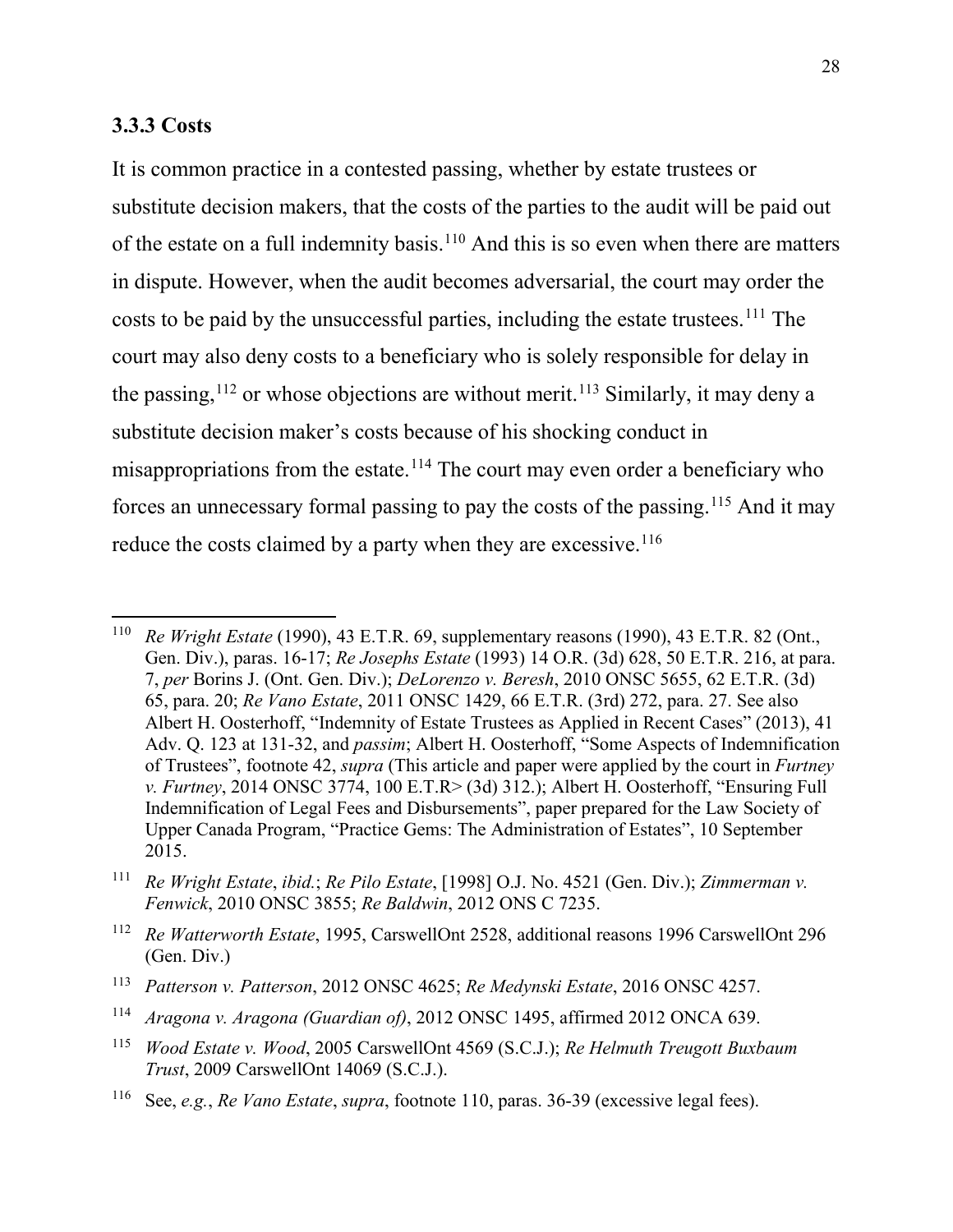Suppose that a fiduciary desires to pass his accounts, but is not required to do so by a beneficiary. Can he be penalized financially for choosing to pass the accounts, given that there is a cost component to a passing? In theory this is possible, but in practice it is unlikely to happen. The court does indeed have full discretion over awarding and denying costs.<sup>[117](#page-28-0)</sup> But on the other hand, the estate trustee is entitled to pass his accounts in order to have his compensation determined.<sup>[118](#page-28-1)</sup> Therefore, he should not be denied his costs of the passing, unless he is found to have engaged in objectionable conduct, such as a misappropriation of assets. Of course, if the estate trustee were to seek to pass his accounts too frequently, he may be denied his costs on the ground that this is excessive, unnecessary, and too costly for the estate. The question then becomes: when does an application to pass the accounts become too frequent? *Widdifield on Executors and Trustees*<sup>[119](#page-28-2)</sup> says that the practice in Ontario for professional trustees is to pass their accounts every three to five years and such intervals seem to be appropriate.

# **3.4 Passing of Accounts and Limitations**

Does the *Limitations Act, 2002*[120](#page-28-3) apply to a passing of accounts? This question was explored in a helpful article in 2016.<sup>[121](#page-28-4)</sup> The Act limits civil claims after a specified limitation period<sup>[122](#page-28-5)</sup> and defines a "claim" as a "claim to remedy an

<span id="page-28-0"></span> <sup>117</sup> *Courts of Justice Act*, R.S.O. 1990, c. C.43, s. 131.

<span id="page-28-1"></span><sup>118</sup> *Trustee Act*, *supra*, footnote 3, s. 23(1).

<span id="page-28-2"></span><sup>119</sup> *Supra*, footnote 2, para. 14.2.1. In British Columbia accounts must be passed every two years: *Trustee Act*, R.S.B.C. 1996, c. 464, s. 99. Manitoba allows accounts to be passed annually: *Trustee Act*, C.C.S.M., c. T160, s. 86.

<span id="page-28-3"></span><sup>120</sup> S.O. 2002, c. 24, Sched. B.

<span id="page-28-4"></span><sup>&</sup>lt;sup>121</sup> Matthew Furrow and Daniel Zacks, "The Limitation of Applications to Pass Accounts" (2016), 46 Adv. Q. 230.

<span id="page-28-5"></span><sup>122</sup> *Limitations Act*, *supra*, footnote 120: a basic period of two years, subject to discoverability (ss. 4 and 5), and an ultimate 15-year period (s. 15).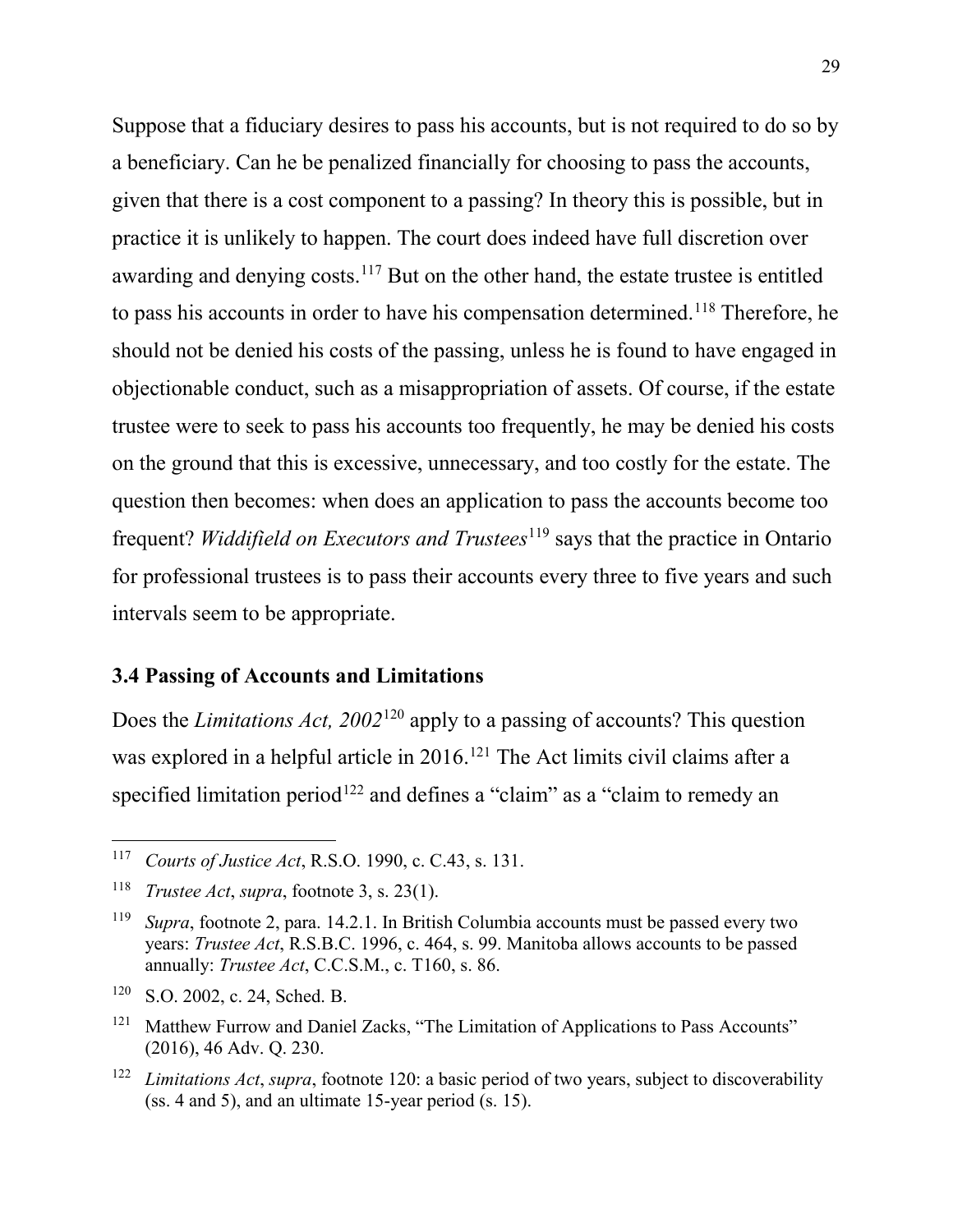injury, loss or damage that occurred as a result of an act or omission."[123](#page-29-0) The authors approached the question by asking, rightly, in my opinion, whether an application to pass accounts is a claim and concluded that an application by a fiduciary is not a claim, since it does not involve wrongful conduct or damage.<sup>[124](#page-29-1)</sup> They also concluded that an application to compel a fiduciary to pass her accounts is not a claim, since there is no loss involved.<sup>[125](#page-29-2)</sup> As they say: "A successful application to force a fiduciary to pass accounts may be a means toward a remedial end, but is not itself a remedy that provides consequential relief to a beneficiary."<sup>[126](#page-29-3)</sup>

In *Armitage v. Salvation Army*[127](#page-29-4) the Ontario Court of Appeal agreed in substance with the authors' argument, holding that an application by an attorney to pass her accounts is not subject to the Act and that therefore her claim for compensation was not statute-barred. The court awarded the applicant compensation in her capacities as attorney and also as executor. The court noted that historically in Ontario there was no limitation period for passing of accounts and the Act did not change the common law. On the other hand, the equitable doctrines of acquiescence and laches can be used to limit an application to compel the passing of accounts.[128](#page-29-5) The party relying on the equitable defence of laches must show

<span id="page-29-0"></span> <sup>123</sup> *Ibid*. s. 1.

<span id="page-29-1"></span><sup>124</sup> Furrow and Zacks, *supra*, footnote 121, p. 238.

<span id="page-29-2"></span><sup>125</sup> *Ibid*.

<span id="page-29-3"></span><sup>126</sup> *Ibid*., p. 239

<span id="page-29-4"></span><sup>127</sup> 2016 ONCA 971, 23 E.T.R. (4th) 1.

<span id="page-29-5"></span><sup>128</sup> See, *e.g.*, *Jacques v. Hipel Estate*, 2011 ONSC 5259, affirmed 2012 ONCA 371, leave to appeal refused *sub nom.* Jacques v. Canada Trust Co. 2012 CarswellOnt 15242 (S.C.C.), although in that case the beneficiary brought a claim for damages after a 27-year delay, instead of seeking a passing of accounts. See also *Estate of Ronald Alfred Craymer v. Hayward*, 2019 ONSC 4600.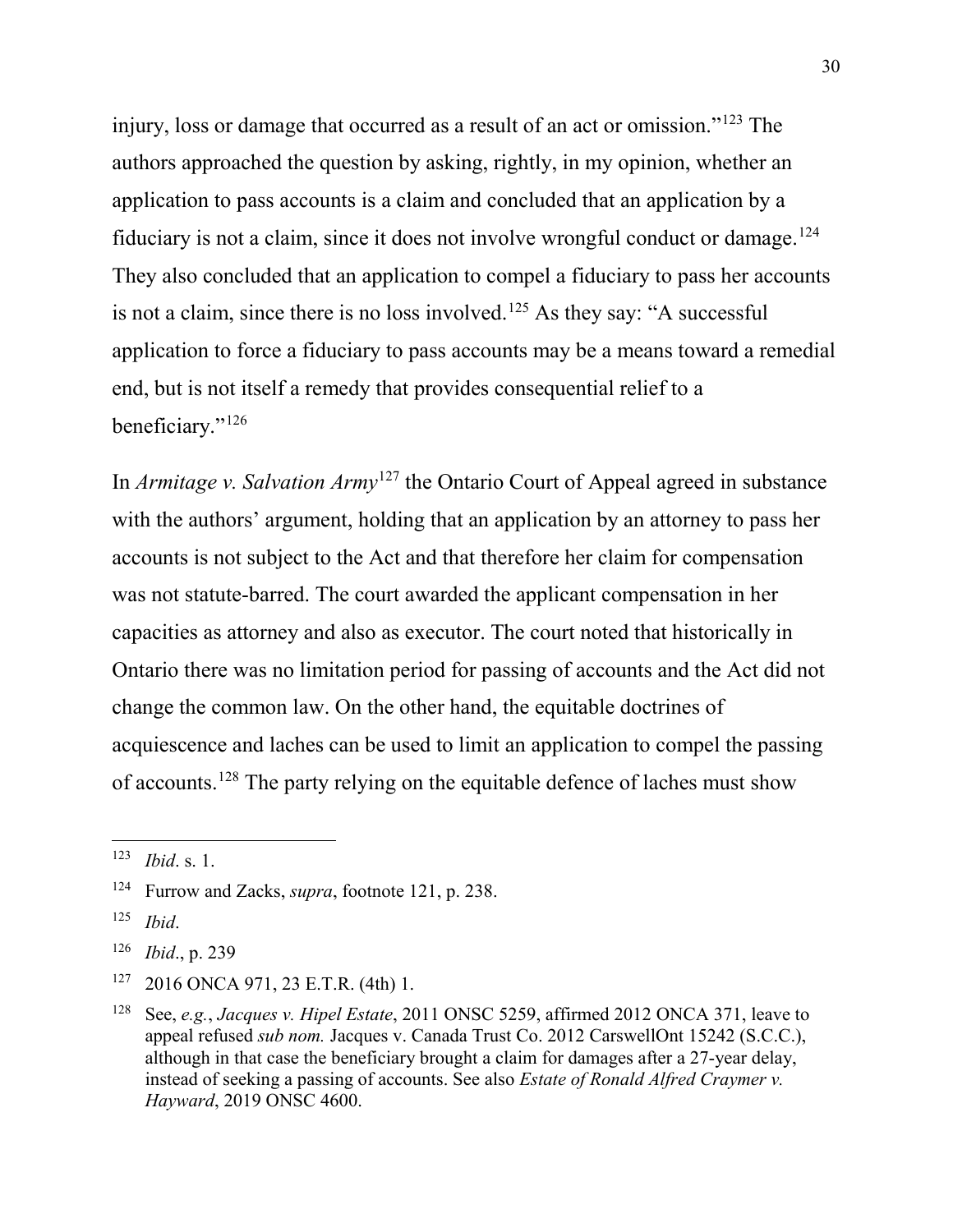delay and prejudice. If those are shown to exist, it will be unfair to allow the plaintiff to proceed with the action.<sup>[129](#page-30-0)</sup> However, even if the plaintiff cannot be blamed for the delay, the court may still, in the exercise of its discretion, refuse to order a passing of accounts if that would result in injustice as between the parties.[130](#page-30-1)

It has been argued that the Act does apply to any claim asserted in an application to compel the passing of accounts.<sup>[131](#page-30-2)</sup> Similarly, it has been argued that a notice of objection contains a claim if it seeks a remedy for any loss or damage allegedly caused by the fiduciary and is thus subject to the Act.[132](#page-30-3) However, in a recent, compelling case the Divisional Court held otherwise. *Wall Estate* concerned a passing of accounts by an estate trustee.<sup>[133](#page-30-4)</sup> The major beneficiary had brought an application to compel him to pass his accounts and subsequently filed a notice of objection to accounts, as well as a successful motion to remove and replace the estate trustee. The estate trustee brought a motion to strike the notice of objection. The estate trustee did not dispute his obligation to pass his accounts, but argued that he was not required to address the objections to accounts that were more than two years old, on the ground that they were barred by the Act, or by laches, or because the beneficiary acquiesced in the accounts.

<span id="page-30-0"></span> <sup>129</sup> *Estate of Ronald Alfred Craymer*, *ibid.*, para. 35.

<span id="page-30-1"></span><sup>&</sup>lt;sup>130</sup> *Ibid.*, paras. 37, 38. The attorney had died and it would be unjust to have her estate trustee account for the attorney's actions.

<span id="page-30-2"></span><sup>131</sup> Furrow and Zacks, *supra*, footnote 121, p. 244.

<span id="page-30-3"></span><sup>132</sup> *Ibid*., p. 246.

<span id="page-30-4"></span><sup>133</sup> 2018 ONSC 1735, 38 E.T.R. (4th) 38, affirmed *sub nom*. Wall v. Shaw, 2018 ONCA 929, further reasons on costs 2019 ONSC 5063 in which the court assessed costs on a full indemnity basis payable by the appellant estate trustee, because he "acted unreasonably and in his own self-interest". And see Albert H. Oosterhoff, "Is a Notice of Objection to Estate Accounts Subject to Limitations", [http://welpartners.com/blog/2019/01/is-a-notice-of](http://welpartners.com/blog/2019/01/is-a-notice-of-objection-to-estate-accounts-subject-to-limitations/)[objection-to-estate-accounts-subject-to-limitations/.](http://welpartners.com/blog/2019/01/is-a-notice-of-objection-to-estate-accounts-subject-to-limitations/)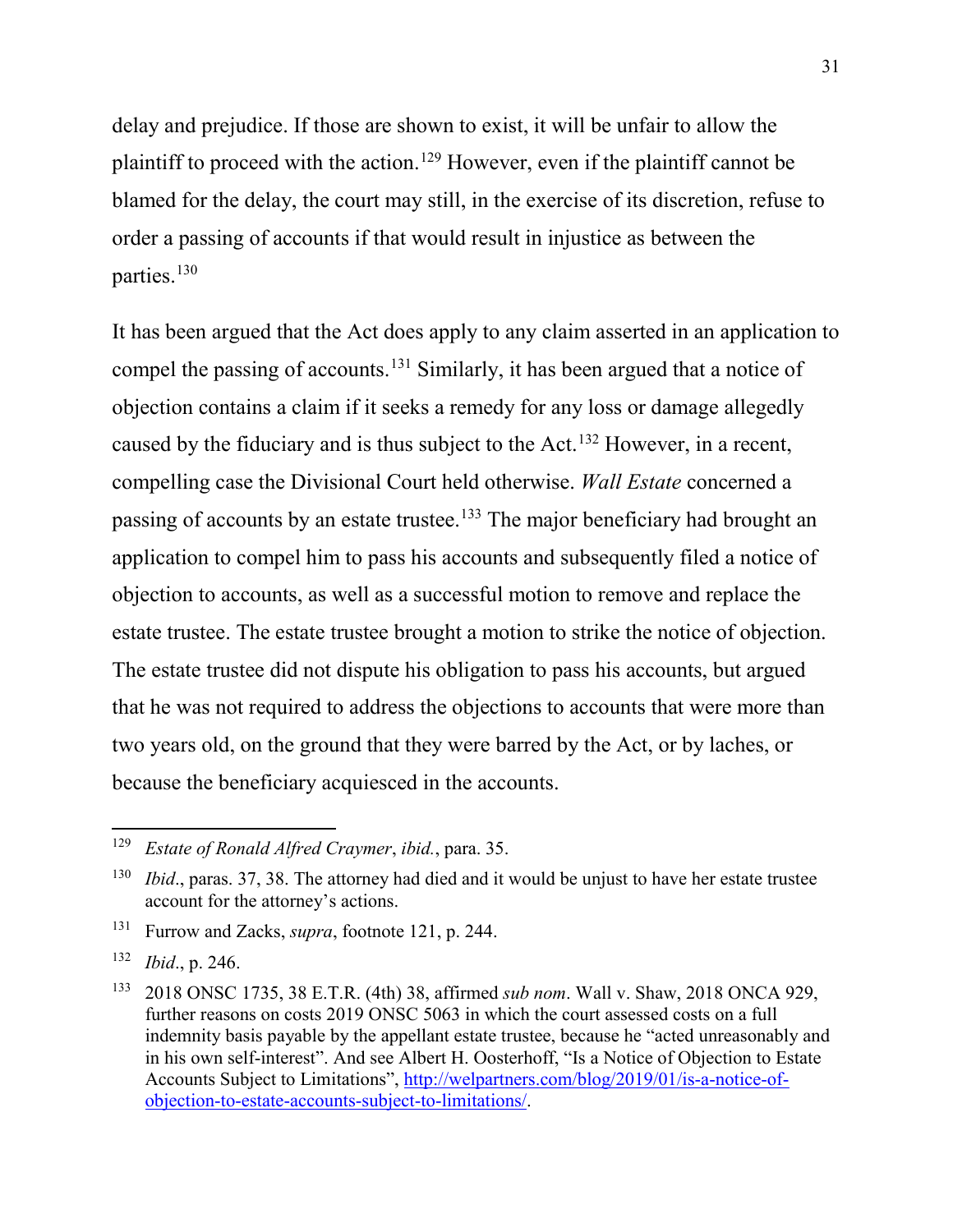At first instance the court held, applying *Armitage*, that just as a passing of accounts does not constitute a claim, neither does a notice of objection. Justice Mulligan also held that the doctrine of laches did not apply on the facts and that the beneficiary had not acquiesced in the annual statements the estate trustee provided. The Divisional Court dismissed the estate trustee's appeal. The court held that a notice of objection is not the equivalent of a counterclaim to an existing procedure and does not, therefore constitute a claim. It also agreed with Justice Mulligan's logic that if an application to pass accounts is not a claim, then neither is a responding objection to the accounts that a beneficiary makes. Further, the fact that the notice of objection effectively seeks a reduction in compensation does not make it a claim. It is simply a factor the court considers when determining the estate trustee's compensation. Moreover, there are serious policy and practical implications to making a notice of objection subject to the two-year limitation period. Among other things, it would risk insulating an estate trustee's actions in the estate from effective scrutiny.

The court considered these cases in the recent case, *Canada Trust v. Ross*. [134](#page-31-0) The testator, who died in 1971, had left her cottage property to her two daughters, Margaret and Mary, for life. Mary died in 2002 and Margaret died in 2015. The cottage was sold in 2013. Canada Trust was the estate trustee of the testator's estate and obtained a judgment passing its accounts. Then Gordon Ross, one of Margaret's sons, brought a motion for an order that the passing of accounts judgment be amended. He claimed that Margaret had made capital expenditures on the cottage during her life and argued that the judgment should show a liability to

<span id="page-31-0"></span><sup>&</sup>lt;sup>134</sup> 2019 ONSC 1165.